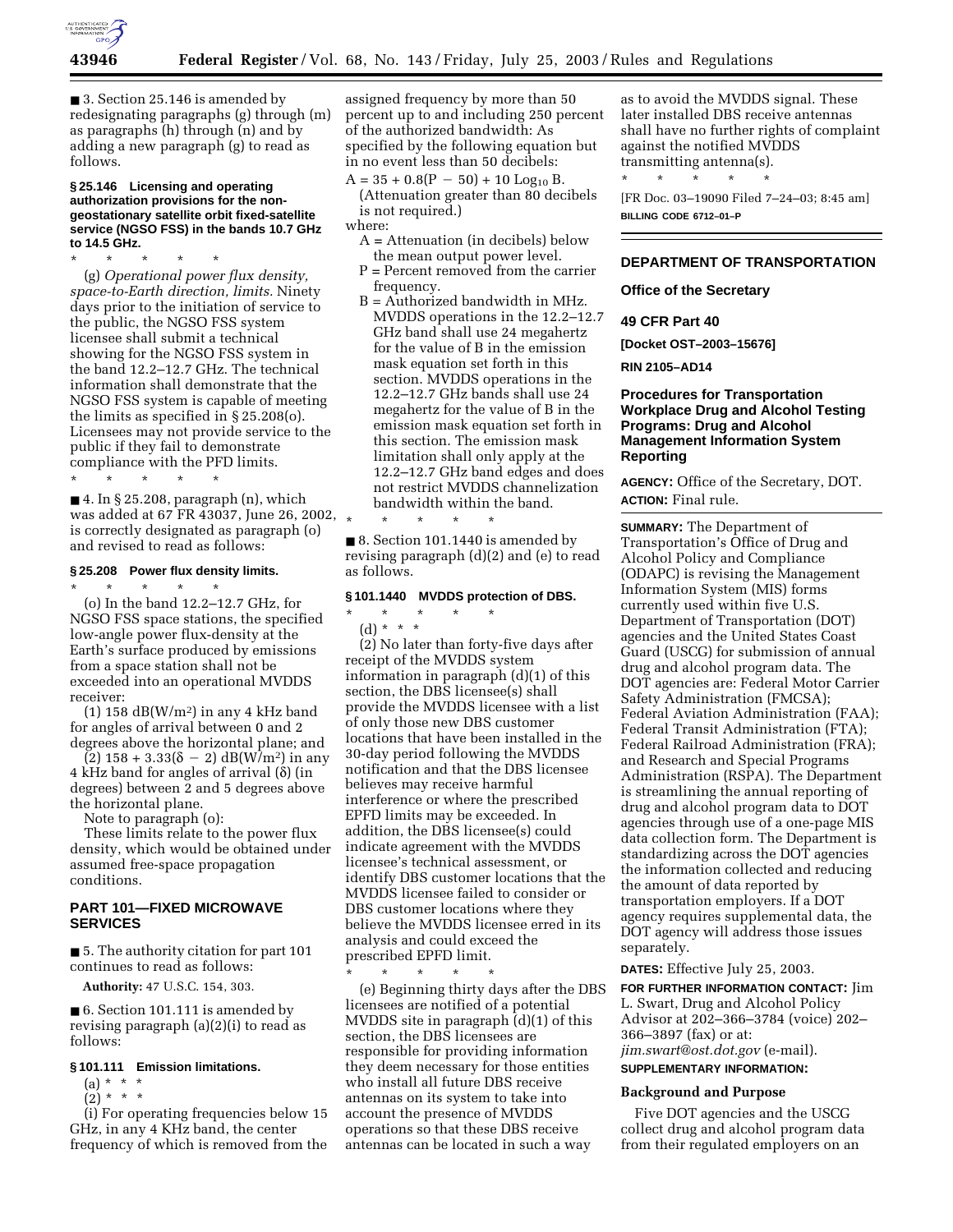annual basis. Employers compile this data on MIS forms and each form is DOT-agency specific. In fact, twenty-one MIS data collection forms will be replaced within the DOT agencies by the new single-format form. The Department believes that data collection and entry will be greatly simplified for transportation employers and the Department if a single form is utilized throughout the transportation industries and the DOT agencies.

All drug and alcohol testing conducted under DOT authority uses a standard form for drug testing—Federal Drug Testing Custody and Control Form—and a standard form for alcohol testing—DOT Alcohol Testing Form. In essence, use of standard testing forms serves to limit MIS reporting to a finite number of data elements. Therefore, a core set of data elements will make up the new MIS form which all transportation employers will complete, as appropriate, for their companies and the DOT agencies regulating them.

This MIS form will simplify and streamline data recording for transportation employers and will require employers to enter less data. In addition, because the form contains fewer data elements and is on a onepage format, it can be more easily entered and processed via electronically-based systems. As an added benefit, there is a single set of MIS instructions for all transportation employers, regardless of DOT agency.

However, not every DOT agency expects information for all potential data elements (*e.g.*, RSPA does not conduct random alcohol testing), and some data elements may be collected through some means other than MIS (*e.g.*, USCG receives alcohol data immediately following each postaccident testing event). The form's instructions highlight some of those peculiar testing differences, and companies not required to conduct or report certain types of tests will simply leave those sections blank or may enter zeros. For instance, because USCG wants no alcohol testing data on the MIS form, USCG-regulated employers will leave blank (or enter zeros in) Section IV of the form. In addition, when no testing was done or no results were received for particular data elements, employers may leave those items blank or insert zeros.

The Department issued a notice of proposed rulemaking (NPRM) on September 30, 2002 (67 FR 61306), asking for comments and suggestions for changes to the MIS form and process. In response to the NPRM, we received a modest amount of comments from a dozen or so individuals, groups, and

associations. The final rule responds to all those comments. The final rule also makes significant modifications to the previous DOT agency MIS forms.

#### **Additional Background Issue**

In the NPRM we said, ''On June 6, 2002, President Bush announced his proposal to create a Cabinet-level homeland security department. Inside this new department, the President proposes to put several agencies, including the USCG. The President urged Congress to pass legislation to create the new Department of Homeland Security. This process may take some time. As a result, if you have USCG ties and MIS interests, please submit your comments to this NPRM. We will consider congressional and presidential action regarding the USCG and homeland security in the final rule.''

The Department of Homeland Security (DHS) has been established and the USCG's being part of that cabinet agency is reality. However, the USCG intends to keep 49 CFR part 40 as an incorporated part of its regulated industry testing rules—46 CFR part 16. Consequently, the USCG intends to follow part 40 regulations applicable (*e.g.*, part 40 alcohol rules do not apply) to the marine industry until such time as resources permit them to create their own rules, should that become necessary in the future. The USCG intends to rely upon 49 CFR part 40 for testing procedures, guidance, and interpretations. They also intend to remain a part of the MIS form, its process, and its related regulation section in part 40. Therefore, USCGregulated employers will continue to report on this MIS form until further notice.

ODAPC desires to support the USCG efforts to facilitate a seamless transition from DOT to DHS. In this light, we will support the USCG's use of 49 CFR part 40 in their regulated industry testing program. [We view USCG's use of part 40 as being similar to DOT's required incorporation of Department of Health and Human Services (HHS) laboratory regulations and guidance into part 40.] In this light, the MIS regulation, form, and instructions will continue to reference the USCG as a DOT agency even though it became part of DHS on March 1, 2003.

#### **Effective Dates**

The Department has decided that use of the new MIS form will be required for employer MIS submissions in CY 2004 documenting CY 2003 data. Therefore, employers must immediately adopt provisions in the rule which will permit them to start, as appropriate, collection

of the required data and which establish how companies are to determine the number of employees upon which 2003 random testing is based.

## **Discussion of Significant Comments to the Docket**

Comment: The vast majority of commenters supported the Department's decision to streamline and simplify the various MIS forms currently in use into one form that will be used across all DOT agencies. Most expressed the belief that doing so will enhance accuracy of data being reported and the efficiency of those employers and service agents who will be tasked with providing the reports. A few commenters suggested that the new form will also be more easily processed through electronic means (when those are up and running) than would the variety of past MIS iterations.

Two commenters believed the new form did not effectively address the needs of data collection. One of these commenters expressed the belief that much more information needed to be collected and needed to be collected on a more frequent than once per year basis. The other commenter indicated that use of one specific DOT agency's MIS forms should not be changed because those forms best fit, the commenter asserts, the needs of a particular industry which the commenter represents (and because companies do not wish to change established reporting programs which are geared to provide the information required on current forms).

*DOT Response:* We agree with the preponderance of commenters who supported use of a single form across all modes of transportation. We agree with the majority of commenters who supported use of a trimmed-down version of the form. We agree with commenters who believed the new form readily lends itself to electronic transfer of items and data. In this light, it is important to note that the new form represents an all important first step in the Department's desire to have this form on-line and to permit electronic transmission of data. The fact that one form will be used throughout the transportation industry makes the difficult task of designing the system much simpler (to say nothing of our being able to obtain accurate data in consistent fields across all DOT agencies).

The Department, after reaching a selfimposed deadline date for the publication of the NPRM, did not intend for the new form to be used to collect 2002 MIS information. To do so would have meant a change in the way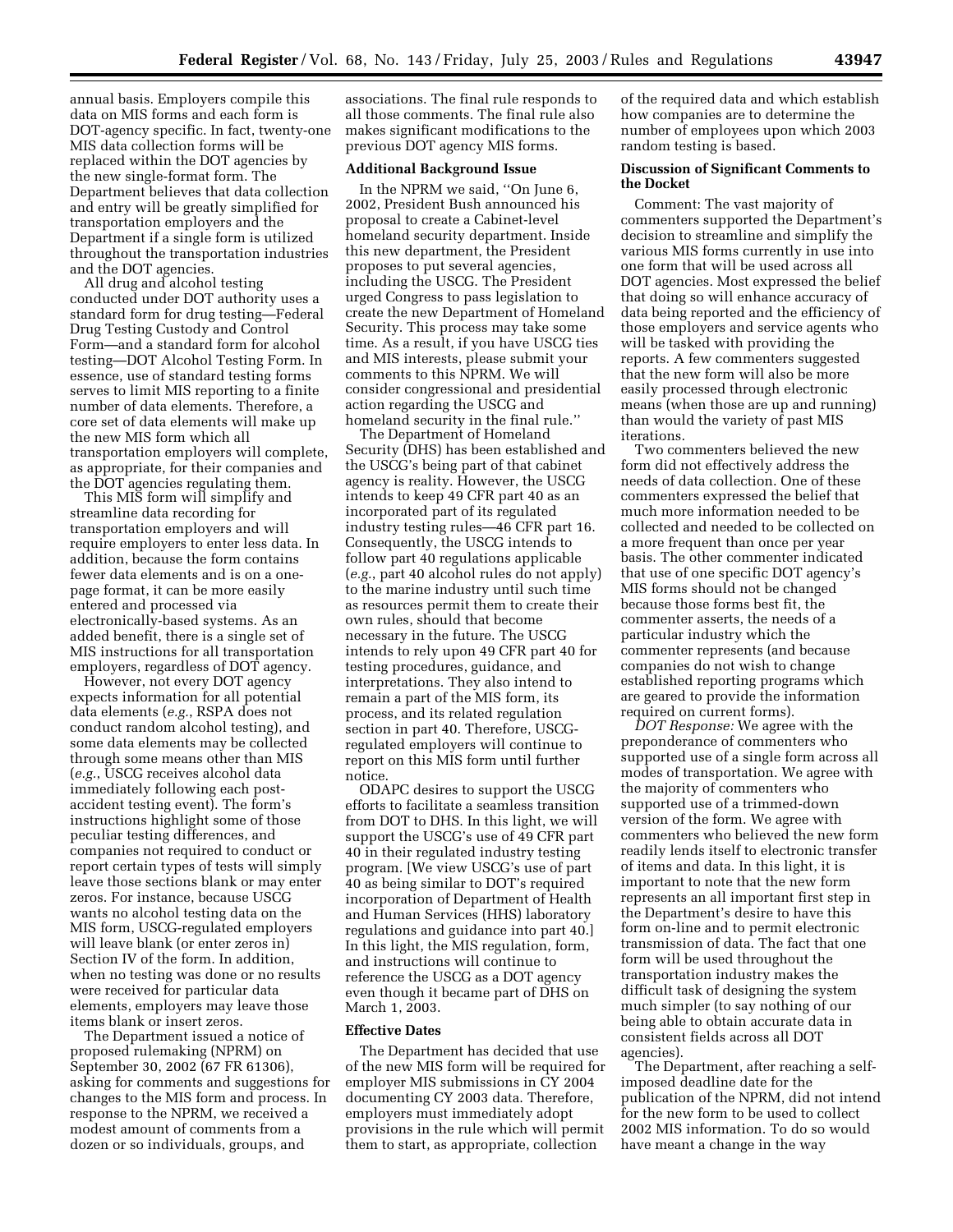companies that had already collected 2002 data would have had to download that information. In addition, many companies had not been collecting vital data regarding refusals to test. Therefore, use of the new form will be required in CY 2004 for collecting data representing CY 2003 testing.

During 2003, the Federal Transit Administration (FTA) has agreed to field-test an electronic data collection system using data elements of the new form. The FTA will select transit systems for reporting MIS data as part of this field-test. FTA's Volpe Center resources will coordinate the data collection. Through field-testing we can expose the Volpe-developed system software to a wide range of equipment and real-world usage. This field test will be accomplished with an eye toward full implementation across all DOT agencies as soon as possible. We believe the revised MIS form and its data format represent the best way to accomplish the Department's ultimate goal of having full automation for MIS submissions. Early demonstrations of FTA's system have shown the design to be very userfriendly and uncomplicated for the input required data.

*Comment:* Several commenters expressed the concern that employers could believe the data requirements no longer reflected on MIS forms are being de-emphasized by the DOT agencies. Most of these commenters wished us to reiterate the importance of training information that will no longer be asked for on the MIS form.

*DOT Response:* As we stated in the NPRM, the items for which we are no longer asking are items that DOT agencies can obtain in a variety of other ways and in other venues and formats. It is worth reiterating that the vast majority of items removed from the MIS form remain important. Employers would be remiss, to say nothing about being in violation of part 40 and DOT agency regulations, if they chose not to obtain, maintain, and furnish information required by regulations. Employers and service agents will be in clear violation of regulations and subject to sanctions if the DOT agency requirements (*e.g.*, for supervisory training, for recordkeeping) are now ignored simply because the data generated by those requirements are no longer being recorded on the MIS form.

*Comment:* The bulk of commenters supported how the Department proposed to count the number of covered employees (*i.e.*, employees subject to testing because they perform DOT safety-sensitive duties) using the averaging formula. Some commenters, while supporting the averaging formula method, expressed concern for companies that make random selections on a daily or weekly basis (as opposed to those selecting monthly or quarterly). Only one commenter expressed the desire to use a number determined at the start of the year believing it simpler than factoring-in employee census fluctuations. This commenter believed that doing so would be better than having an employer determine the average number of employees at year's end—which was not an idea proposed by the Department in the NPRM. In addition, this commenter indicated that employers represented by the commenter did not know how many safety-sensitive employees they actually employ throughout the year.

*DOT Response:* The Department believes the calculation of the employee average will be the best way for employers to determine the number of covered employees eligible for DOT testing throughout the year. This process will more readily enable employers to take into account employment of seasonal workers; periods of downsizing; and business start-ups and other increases in employee numbers. To fix the number of covered employees at the start of a year does not take those important factors into consideration. For some employers, establishing the number at the start of the year may lead to their conducting much more random testing than required, and for others, far too little random testing.

Companies that do not know how many employees they employ and release from employment; do not know how many eligible employees are in each random selection pool; and do not know if eligible employees are placed into and taken out of random selection pools have problems irrespective of how the MIS form is completed.

In any case, the Department believes the best way for the random testing pools to be kept current and for the random testing rate to reflect the number of employees actually performing safety sensitive duties is the proposed averaging formula, and we have adopted it in this regulation. It is imperative that companies not wait until the end of the year to make this calculation. Companies must place all covered employees into the pool, know how many are in the pool, and select and test the appropriate percentages.

While we believe that companies conducting their random testing draws on a daily or weekly basis have computer systems sophisticated enough to factor the average on a daily or weekly basis, the Department will not require those companies to do so.

However, those companies conducting random draws more frequently than monthly (*e.g.*, daily, weekly, bi-weekly) will not be required to do the averaging more than once each month. And, for example, companies selecting monthly, must calculate monthly; and companies selecting quarterly, must calculate quarterly.

*Comment:* One commenter believed the requirement to capture ''refusal to test'' data would be too complex for employers. This commenter also stated that counting the number of cancelled tests would also add a burden to employers, although the commenter wished to have cancelled tests counted toward satisfaction of the random testing rate. In short, this commenter did not favor changes to the old singleindustry-specific forms.

*DOT Response:* The Department believes that the testing panorama has changed considerably since the inception of the DOT testing program. Other program forms, such as the Breath Alcohol Testing Form and the Federal Drug Testing Custody and Control Form, have changed to reflect program changes. We believe it is important that the MIS form transform accordingly. At one time the Department did not envision that specific reasons for refusals would become important enough to track. However, a troubling industry has risen whose primary goal is to ''beat the drug test.'' Adulterated and substituted test results have increased considerably: when we speak of refusals, no longer are we simply talking about employees failing to appear for tests. Times change and this refusal delineation is now important for the Department, the DOT agencies, and employers to have.

As proposed in the NPRM, we have determined that refusals to test should count as a test result—one that goes toward satisfaction of a company's random testing rate. However, we do not believe that cancelled tests should count toward satisfaction of the rate. We continue to support part 40's contention that a cancelled test does not count toward compliance with DOT's testing requirements.

Again, we believe a single MIS format is the most appropriate approach. We believe that the many items we no longer desire to capture on the form more than offset the few new collection requirements for refusals and cancellations.

*Comment:* Two commenters believed the collection of data on separate sheets for each employee category would present too much work for those charged with completing the form. One commenter supported the one-page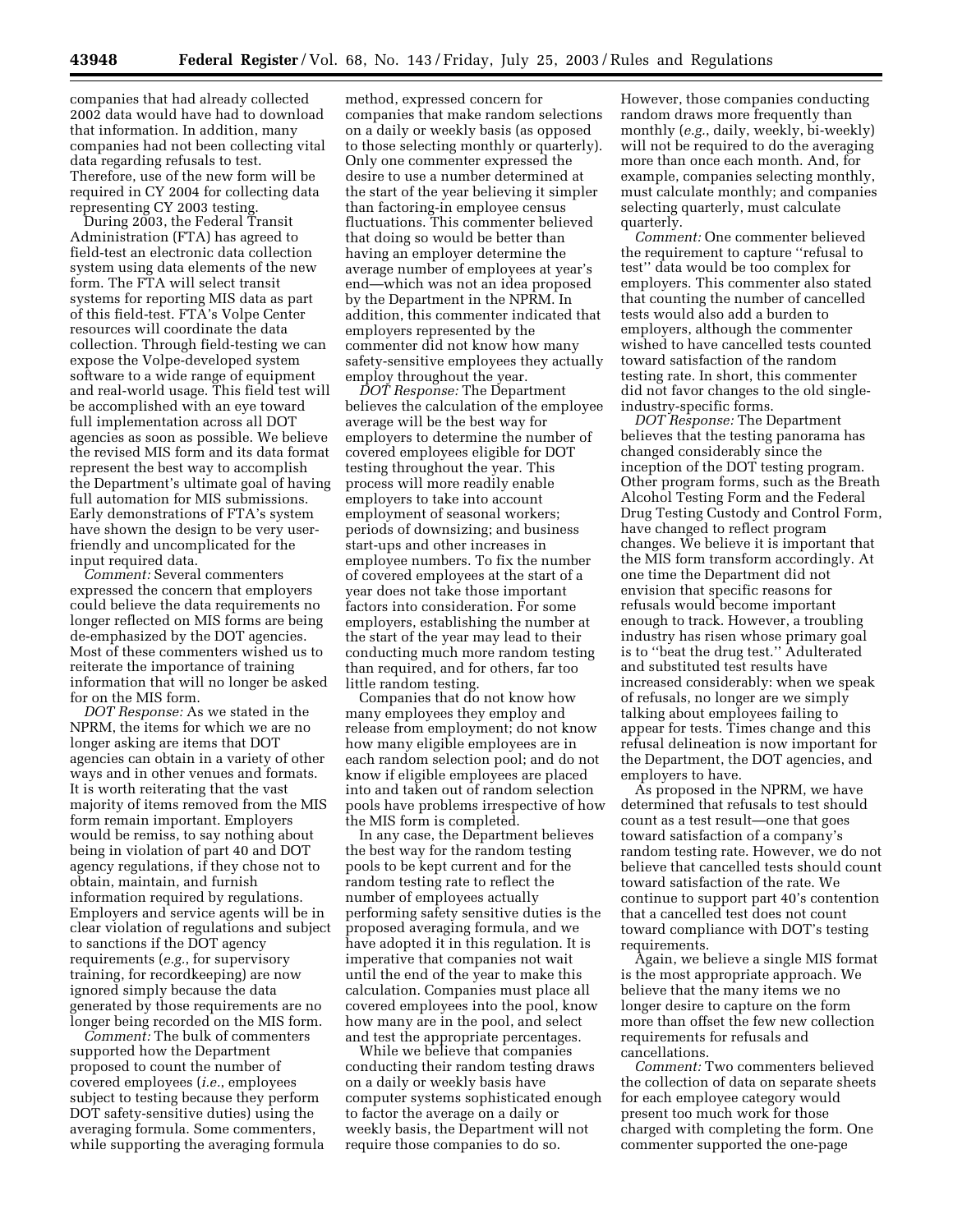concept while recognizing that some companies may have to enter data on additional sheets.

*DOT Response:* The Department gave a lot of thought to this issue, but did not see a valid way around separate pages for different employee categories, at least in the short term. Again, it is important to note that the Department views the use of this standard format, one-page MIS form to be a logical first step in providing an automated system for future MIS data entry. A ''must'' for the automated system will be the ability of the employer to view entry options only for eligible categories of employees. For instance, an employer entering MIS data online for the FTA will see only employee categories corresponding to the FTA rules. For an employer entering MIS data for the FAA, only those FAA employee categories will appear.

Interestingly, even if an employer has multiple employee categories, the amount of information collected equates to far less than if the employer used the old forms. There is no more actual work involved in entering the employee testing data even if using separate sheets. In fact, our test runs of the form (*e.g.*, to obtain industry estimates on the amount of time to fully complete the form) with companies having multiple employee categories were met with positive feedback. From those estimates, we concluded that completion of the form—even with multiple sheets—will take between 45 minutes and 1.5 hours. For the old MIS forms, estimates showed that the ''EZ'' forms took between 30 minutes and 1 hour to complete; and the long forms took 2.5 hours each (alcohol and drug) to complete. Again, we hold that the time savings is substantial using the new form rather than the multitude of old forms.

*Comment:* Two commenters asked us to clarify MIS requirements for companies reporting MIS data to more than one DOT agency—companies that, for instance, may have full-time drivers and full-time pipeline workers. In addition, they asked us to resolve confusion over how to record testing data for employees who perform duties that are regulated by more than one DOT agency—for example, a company's employees drive trucks sometimes and perform safety-sensitive railroad duties at other times.

DOT response: In its first paragraph, the NPRM's MIS instruction form provided guidance for companies regulated by more than one DOT agency. It said, ''If you are preparing reports for more than one DOT Operating Administration (OA), then

you must submit OA-specific forms.'' We have maintained that text requirement intact. Therefore, if a company has drivers and pipeline workers covered under FMCSA and RSPA regulations respectively, and the company is asked by FMCSA and by RSPA to submit MIS data, the company should send an MIS report on its drivers to the FMCSA and an MIS report on its pipeline workers to RSPA.

The second scenario the commenters brought up, how to record MIS data for employees who perform cross-modal safety sensitive duties where an employee performs duties regulated by two or more DOT agencies (*e.g.*, the employee is a truck driver and a pipeline maintenance worker), is more complex. For a number of years, DOT agency rules have stipulated that a covered employee, subject to testing under more than one DOT agency rule for the same employer, would be subject to random testing at the percentage rate established for the calendar year by the DOT agency regulating more than 50 percent of the employee's safetysensitive duties.

Further complicating the issue becomes the fact that some DOT agencies (*i.e.*, RSPA and USCG) do not authorize random alcohol testing for employees. So while an employee who drives a truck and performs pipeline maintenance for a company may carry out more than 50% of his or her duties under RSPA rules and be in a RSPA random pool for drug testing, that employee must still be in an FMCSA pool for random alcohol testing. Or, the company can choose to place all these employees in the same random drug testing pool if they test at or above the highest random rates established by the DOT agency under whose jurisdiction they fall.

The Department is settling the issue by stating that for purposes of the MIS form, employees covered under more than one DOT agency rule need only be reported on the MIS form for the DOT agency under which they are randomly tested.

For example, an employee conducting 51% of her safety-sensitive work under FMCSA rules will be randomly tested under those rules rather than under the rules of another DOT agency under which she performs the other 49% of her DOT safety sensitive duties. For MIS purposes, therefore, she will be counted and her tests reported only under the MIS submission to the FMCSA. If 49% of her duties are under FTA, for instance, she will not appear on the FTA MIS submission even though she would continue to be eligible for testing under the FTA rule for post accident

and reasonable suspicion, and perhaps for return-to-duty and follow-up testing. Employers may have to explain her testing data to FMCSA and FTA agency representatives during an inspection or audit.

#### **Additional Discussion of Rule**

The ODAPC and the DOT agencies have revised the MIS reporting requirements to standardize the collection of data for the agencies. The proposed rulemaking will impose a few new requirements for data collection; specifically, data related to information associated with the revised (65 FR 122, June 23, 2000) Federal Drug Testing Custody and Control Form. However, the overall amount of required data is less than that required currently. The Department has also placed the MIS form and instructions for completing it into part 40. The forms and instructions will be removed from all DOT agency regulations.

As stated earlier, many data elements are no longer part of the MIS form. DOT agencies have decided that some information items required on previous MIS forms are available in other formats or are items obtainable during inspections, reviews and audits. The following represents a listing for each DOT agency of most of the data elements we are eliminating from reporting on the MIS form:

#### FMCSA

1. Number of persons denied a position following a positive drug test.

2. Number of employees returned to duty following a refusal or positive drug test. 3. Supervisor initial drug training data.

4. Number of employees denied a position following an alcohol test of 0.04 or greater.

5. Number of employees returned to duty after engaging in alcohol misuse.

6. Number of employees having both a positive drug test and an alcohol test of 0.04 or greater when both tests were administered at the same time.

7. Actions taken for alcohol violations other than alcohol testing.

8. Supervisor initial alcohol training data. FAA

1. Number of employees returned to duty after having failed or refused a drug test.

2. Actions taken for drug test refusals.

3. Number of persons denied employment for a positive drug test.

4. Actions taken for positive drug results.

5. Employee initial drug training data.

6. Supervisor initial drug training data.

7. Supervisor recurrent drug training data.

8. Number of persons denied a position for an alcohol test 0.04 or greater.

9. Number of employees returned to duty after engaging in alcohol misuse.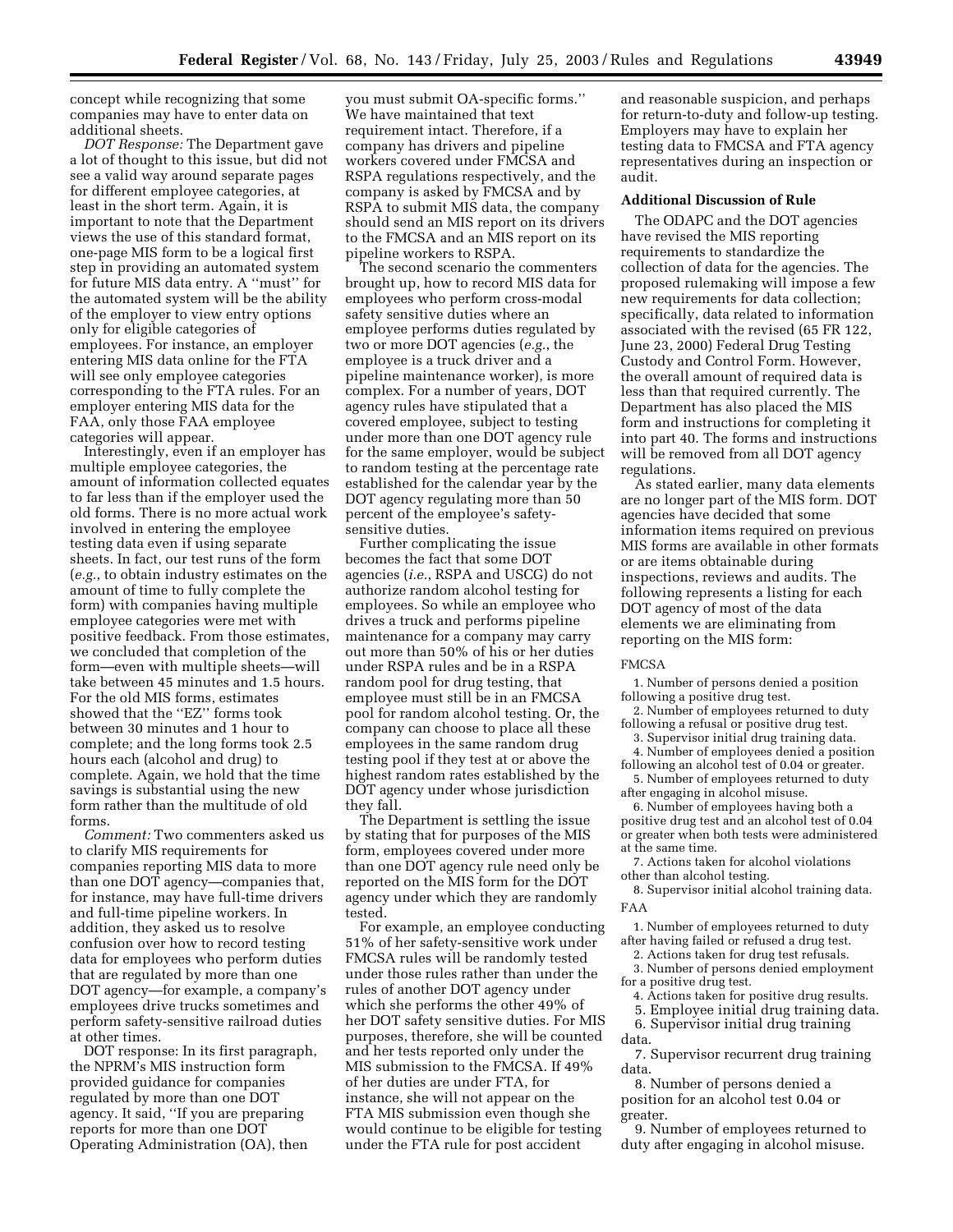10. Actions taken for alcohol regulation violations.

11. Number of employees having both a positive drug test and an alcohol test of 0.04 or greater when both tests were administered at the same time.

12. Number of other violations of the alcohol regulation.

13. Actions taken for refusals to take an alcohol test.

14. Supervisor alcohol training data.

FTA

1. Number of persons denied a position for alcohol results 0.04 or greater.

2. Number of accidents (noted as fatal and non-fatal) with alcohol results 0.04 or greater.

3. Number of fatalities from accidents resulting in alcohol results 0.04 or greater.

4. Number of employees returned to duty following an alcohol violation.

5. Number of employees having both a positive drug test and an alcohol test of 0.04 or greater when both tests were administered at the same time.

6. Actions taken for other alcohol rule violations.

7. Supervisor alcohol training data. 8. Number of persons denied a

position for positive drug test results. 9. Number of accidents (noted as fatal

and non-fatal) with positive drug test results.

10. Number of fatalities from accidents resulting in positive drug tests results.

11. Number of persons returned to duty following a positive drug test or refusal result.

12. Employee drug education data.

13. Supervisor drug training data.

14. Funding source information.

FRA

1. Number of applicants/transfers denied employment/transfer for a positive drug test.

2. Number of employees returned to duty after having failed or refused a drug test.

3. Detailed breakouts of for-cause drug and alcohol testing.

4. Non-qualifying accident drug testing data.

5. Supervisor drug training data.

6. Number of applicants/transfers denied employment/transfer for alcohol results 0.04 or greater.

7. Number of employees returned to duty after engaging in alcohol misuse.

8. Supervisor alcohol training data.

USCG

1. Number of persons denied a position for a positive drug test.

2. Number of employees returned to duty following a drug violation.

3. Employee drug and alcohol training data.

4. Supervisor drug and alcohol training data.

5. Post-accident alcohol testing data. 6. Reasonable cause alcohol testing data.

RSPA

1. Number of employees returned to duty after engaging in alcohol misuse.

2. Actions taken for alcohol test results equal to or greater than 0.04.

3. Number of other alcohol rule

violations and actions taken for them. 4. Actions taken for alcohol test refusals.

5. Supervisor initial alcohol training data.

6. Number of persons denied a position following a positive drug test.

7. Number of employees returned to duty following a positive or refusal drug test.

8. Actions taken for positive drug tests.

9. Actions taken for drug test refusals. 10. Supervisor initial drug training data.

The Department will also count collections differently than under the old MIS regimen. Under the old MIS counting method a drug collection was considered to be a testing event that resulted in a negative, positive, or cancellation. Refusals to test—no matter the reason for the refusal—were not considered appropriate for inclusion. Despite the instruction to include no refusals, we know that many companies included those that were the result of adulterated or substituted results that were verified by the MRO as refusals. Still other companies counted these types of refusals as well as refusal events for which no urine was sent to laboratories for testing (*e.g.*, employee failed to show-up at the collection site; employee left the collection site before urine had been collected).

Similarly, in determining if companies were conducting random testing at the appropriate established annual rates, some DOT agencies did not count refusals; some counted all refusals; and still others counted only refusals reported by the MRO (as a result of adulteration or substitution) toward satisfaction of the random testing rate requirement. Furthermore, in calculating the annual random rates for testing, all DOT agency rules said the following will be factored for the positive rate: number of random positives plus number of random refusals divided by the number of random tests plus the number of random refusals. This means that some cancelled random tests and random

refusals were already in the random test numbers before the number of random refusals had been added to the total.

To clear up these discrepancies, the Department will count the number of specimens collected as the number of testing events resulting in negative, positive, and refusal to test results no matter the reason for the refusal. We have added all refusals to the number of tests because DOT agencies factor refusals into determining whether or not employers have met annual random testing rate requirements. We will not add cancelled test results to the mix because part  $40.207(b)$  says, ". . . a cancelled test does not count toward compliance with DOT requirements (*e.g.*, being applied toward the number of tests needed to meet the employer's minimum random testing rate).''

Invalid test results are always cancelled and will not be included. However, those invalid results requiring a subsequent directly observed collection will simply be considered another collection that will have a final result. In addition, blind testing will not be counted as a testing event. Counting in this manner will enable many of the columns and rows of the MIS form to total up.

In addition, annual random testing rates will be determined using more accurate counts because no cancelled test will be mistakenly included and no refusals will be factored twice in the total. DOT agency inspectors, reviewers, and auditors will count all refusals (*e.g.*, be they from an adulterated specimen result or from ''shy bladder'' evaluation with no medical condition) as satisfying a company's meeting its random testing rate.

For cancellations requiring the employee to take a second test, the test that is cancelled will not count. However, the result of the subsequent recollection will count, provided that it too is not cancelled. These situations include: invalid test cancellations requiring the employee to go in for an observed collection; split specimen cancellations requiring the employee to go in for an observed collection; and cancellations requiring the employee to go in for another collection because a negative result is needed (for preemployment; return to duty; and followup testing).

In addition, if more than one set of specimens is sent to the lab during one testing event, they will count together as one collection: These include: negativedilute specimens when the employee goes in for a second collection per employee policy [the result of the second test is the result of record]; and observed collections requiring both the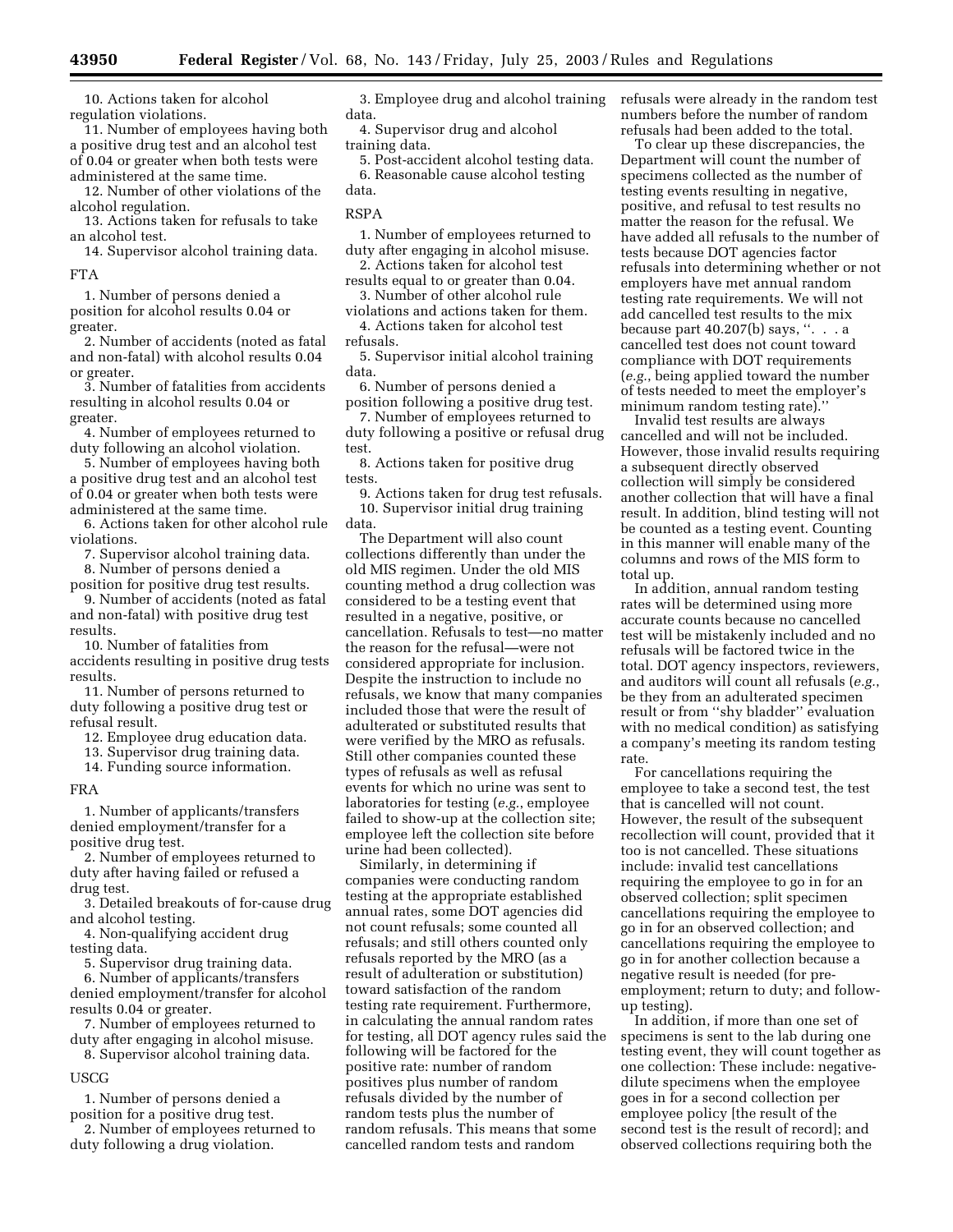original collection and the observed collection be sent to the laboratory (*e.g.*, specimen out of temperature range) [the result requiring the most stringent consequence will ultimately be the result of record].

The Department is also clarifying and making uniform among DOT agencies how employers determine the total number of employees against which the annual random rate applies. Some DOT agencies have told employers to count the number of covered employees working at the start of the calendar year; some DOT agencies have directed employers to count the total number of covered employees that worked for the company within the year; and still others have advised employers to count the average number of employees on a monthly or quarterly basis.

This rule directs employers to add the total number of covered employees eligible for random testing in each random testing selection period for the year and divide that total by the number of random testing periods. For instance, a company conducting random testing quarterly will add the total of safetysensitive employees they had in the random pool when each selection was made; then divide this number by 4 to obtain the yearly average number of covered employees. [As an example, if Company A had 1500 employees in the first quarter random pool, 2250 in the second quarter, 2750 in the third quarter; and 1500 in the fourth quarter;  $1500 + 2250 + 2750 + 1500 = 8000$ ; 8000  $/4 = 2000$ ; the total number of employees subject to testing for the year would be reported as ''2000''. (Note: This number, ''2000'', would also be the number on which an employer would base the random testing rate.)]

As stated earlier, no company will be required to factor the average number of employees more often than once per month: No more than 12 times per year.

Companies (and their contractors, as applicable) will continue to submit the MIS reports in accordance with requirements (*e.g.*, dates for submission; selection of companies required to submit, etc.) that will continue to be in each DOT agency regulation. Likewise, DOT agency regulations will continue to address the manner (*e.g.*, mail; CD; electronic transmission) and locations for submitting the forms. Responding to a commenter, we have added a reference to this in rule text.

It is important to note that MIS alcohol testing data reflects all these proposals made for MIS drug testing data. Refusals will count as testing events; cancelled tests will not; and random pool averages will determine the number of employees against which the annual testing rate applies.

The Department is currently working toward an electronic MIS form capable of Internet submission. Each form would be DOT agency specific and would not have extraneous items showing (for example, the USCGspecific form would not include an alcohol testing section; the RSPAspecific form would not show an alcohol random testing category). Additionally, the system would bring to the attention of the person completing the form any items that did not accurately compute mathematically. Finally, employee categories listed would only be those for the specific DOT agency.

The Department recognizes that Consortia/Third Party Administrators (C/TPAs) are responsible for administering a large number of transportation industry drug and alcohol testing programs. For this reason, the MIS form will contain a space for the employer to note the name of the C/TPA the company uses, if any. Finally, we have made some of the minor, but useful changes recommended by several commenters and DOT agency representatives. These include typographical, counting, and example errors; and the option to use zeros instead of leaving testing data items blank.

Finally, the Department wants reasonable suspicion and reasonable cause testing to be counted together on the MIS form with no differentiation between the two. The issue of how to count these two types of tests has been complicated by the fact that neither the CCF nor the BATF distinguish between the two even though the DOT agencies do. For instance, FMCSA and FTA authorize reasonable suspicion drug testing; FAA, RSPA, and USCG authorize reasonable cause drug testing; and FRA authorizes both. FMCSA, FAA, FTA, and RSPA authorize reasonable suspicion alcohol testing; and FRA authorizes both reasonable suspicion and reasonable cause alcohol testing. Sufficient documentation should exist with employers for DOT agency representatives to tell the difference between the two during inspections and audits.

### **Regulatory Analyses and Notices**

This rule is not a significant rule for purposes of Executive Order 12866 or the DOT's regulatory policies and procedures. Nor is the rule an economically significant regulation. It is a reworking of existing requirements; it imposes no new mandates; and it will not create any new costs. In fact, the

rule will serve to reduce requirements and costs. The Department realizes that some companies maintain their current MIS data items on basic computer spreadsheets. However, we are requiring only a minimal number of additions to the format while removing a larger number of items.

This final rule does not have sufficient Federalism impact to warrant a Federalism assessment under Executive Order 13132. With respect to the Regulatory Flexibility Act, the certifies that, if adopted, this rule would not have a significant economic impact on a substantial number of small entities, so a Regulatory Flexibility analysis has not been prepared. Even though this rule might affect a large number of small entities, we do not expect the new MIS requirements to have a significant economic impact on anyone.

The rule also contains information collection requirements. As required by the Paperwork Reduction Act of 1995, (the PRA, 44 U.S.C. 3507(d)), the Department is submitting these requirements to the Office of Information and Regulatory Affairs of the Office of Management and Budget (OMB) for review, as required under the PRA. For informational purposes, the Department will place its entire PRA package for the MIS form on the Internet when that submission is approved.

As noted elsewhere in this preamble, the proposal would amend part 40 to include a new format and a new set of instructions for the MIS form. This single form would be used across DOT agencies rather than the multiple forms with multiple instructions currently in use. The form's data elements would be reduced significantly as well.

Completing an MIS report requires a company to collect and compile drug and alcohol testing data generated throughout the year by that company's drug and alcohol testing program and placing some of that data onto the form. Certainly, the more complex a company's testing program set-up, the more complex assembling needed data becomes. Companies having decentralized program locations may have to draw information from a variety of localized programs. Companies with a number of subsidiaries may have large amounts of data to compile and authenticate. In addition, companies failing to regularly update and bring together their testing data may find themselves in positions of having to do so in a hurried manner at the end of the year. Also, companies lacking computerization of data capabilities may have to rely on manual methods.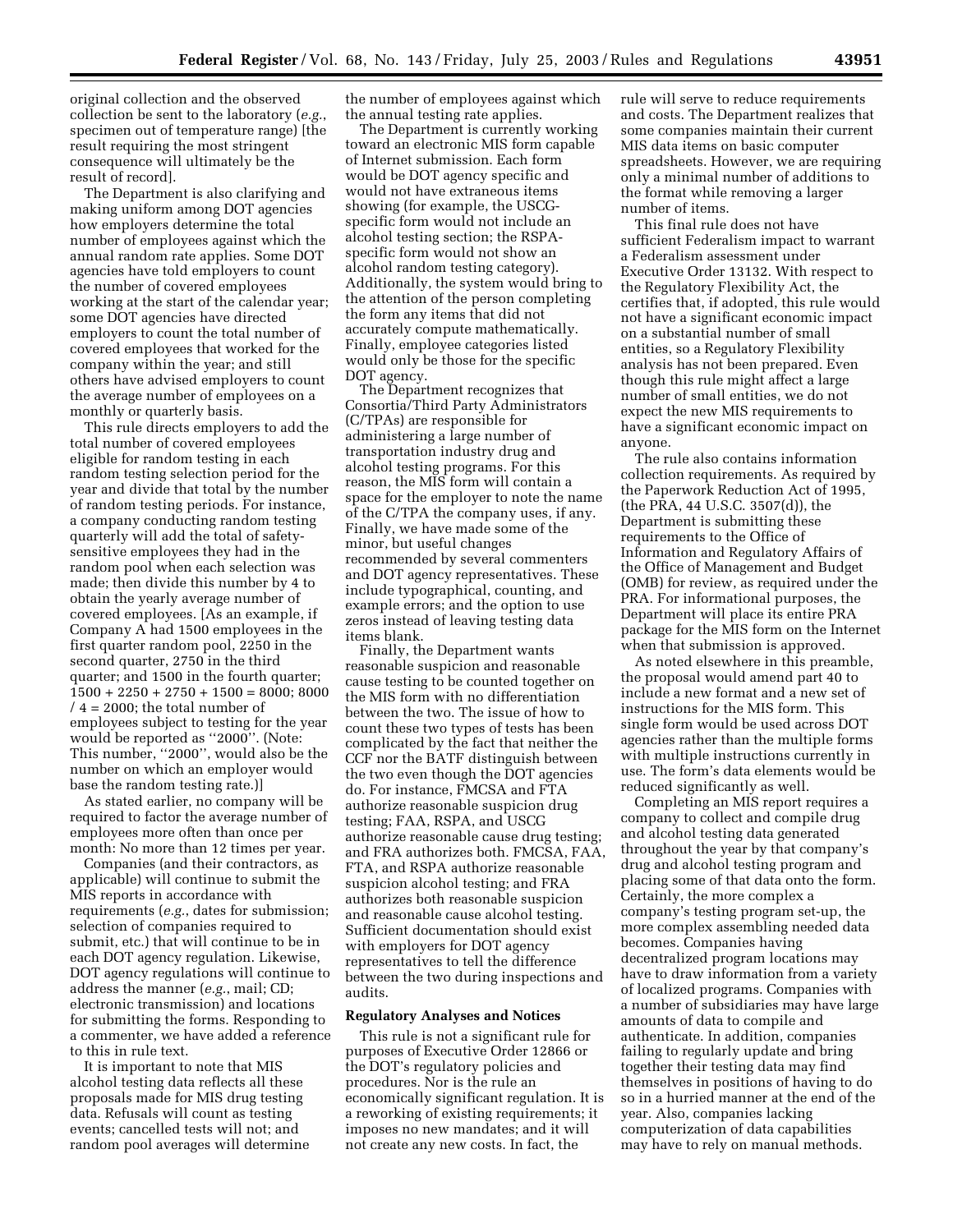Because MIS reporting has been part of the DOT testing equation for several years, many companies have become experienced in and have applied sound business sense to putting the report together. Many companies update their drug and alcohol program data on a regular, throughout-the-year basis rather than doing so at the last minute. Most companies require their localized programs, subsidiaries, and contractors to regularly provide program updates rather than authenticate data at the end of the year. Many companies utilize computer databases rather than ''penand-ink'' data entries. Still other companies prefer to have data entry provided as part of their C/TPA's contracted services.

Whatever the case, the Department does not require any particular management approach to compiling program data: We simply require that the data be accurate; that it be in a system that has controlled access; that it be readily auditable; and that specific data be included in MIS reports when they are required or requested by DOT agencies. The Department would prefer that companies update their drug and alcohol program data throughout the year; require their divisions, subsidiaries, and contractors to report their data regularly to them; and computerize their data-entry methodologies. However, we do not mandate these actions even though we think they are all preferable to end-ofthe-year company scrambles to complete MIS forms.

The Department believes that requiring less data entry on MIS forms and having only one form throughout the transportation industries will make data gathering and compilation simpler. For instance, no longer will employers need to provide employee and supervisor training data, violation consequence data, and non-Part 40 violation data (among other entries). Furthermore, the single-format MIS form replaces the ''EZ'' drug form, the ''EZ'' alcohol form, the long drug form, and the long alcohol form, the formats of which were different for each DOT agency. Therefore, employers subject to more than one DOT agency rule will not have to navigate their ways through multiple MIS formats.

These represent important steps in reducing the amount of time needed to compile data for MIS purposes—no matter how a company chooses to manage their drug and alcohol testing data. The Department believes the simplicity of the form will result in another significant time saving action for employers.

DOT agency MIS PRA submissions for the old MIS forms reveal that nearly 6,800 companies submit 13,541 MIS forms annually to DOT; and the time it takes to fill out the forms is 18,406 hours. Estimates for the new MIS form indicate that these companies will send 7,186 MIS reports to DOT and the time to complete them will be 10,779 hours. Therefore, we foresee over 7,500 hours saved per year in filling out the new MIS form as opposed to completing the old multiple MIS forms. [Based upon industry and DOT agency estimates, we have concluded that the new MIS report will take between 45 minutes and 1.5 hours to complete. We have chosen, for this paragraph and for our OMB PRA submission, to use the highest industry and DOT agency estimate —1.5 hours. We estimate that slightly over 300 companies report to more than one DOT agency.]

According to OMB's regulations implementing the PRA (5 CFR  $1320.8(b)(2)(vi)$ , an agency may not conduct or sponsor, and a person need not respond to a collection of information unless it displays a currently valid OMB control number. The OMB control number for this information will be published in the **Federal Register** after OMB approves it.

A number of other Executive Orders can affect rulemakings. These include Executive Orders 13084 (Consultation and Coordination with Indian Tribal Governments), 12988 (Civil Justice Reform), 12875 (Enhancing the Intergovernmental Partnership), 12630 (Governmental Actions and Interference with Constitutionally Protected Property Rights), 12898 (Federal Actions to Address Environmental Justice in Minority Populations and Low-Income Populations), 13045 (Protection of Children from Environmental Health Risks and Safety Risks), and 12889 (Implementation of North American Free Trade Agreement). We have

considered these Executive Orders in the context of this rule, and we believe that the rule does not directly affect matters that the Executive Orders cover.

We have prepared this rulemaking in accordance with the Presidential Directive on Plain Language.

### **List of Subjects in 49 CFR Part 40**

Administrative practice and procedure, Alcohol abuse, Alcohol testing, Drug testing, Laboratories, Reporting and recordkeeping requirements, Safety, Transportation.

Issued this 9th day of July, 2003, at Washington, DC.

#### **Norman Y. Mineta,**

*Secretary of Transportation.*

## **PART 40—PROCEDURES FOR TRANSPORTATION WORKPLACE DRUG AND ALCOHOL TESTING PROGRAMS**

■ For reasons set forth in the preamble, the Department of Transportation amends Part 40 of Title 49, Code of Federal Regulations, as follows:

■ 1. The authority citation for 49 CFR Part 40 continues to read as follows:

**Authority:** 49 U.S.C. 102, 301, 322, 5331, 20140, 31306, and 45101 *et seq.*

■ 2. Add a new § 40.26 to read as follows:

#### **§ 40.26 What form must an employer use to report Management Information System (MIS) data to a DOT agency?**

As an employer, when you are required to report MIS data to a DOT agency, you must use the form and instructions at appendix H to part 40. You must submit the MIS report in accordance with rule requirements (*e.g.*, dates for submission; selection of companies required to submit, and method of reporting) established by the DOT agency regulating your operation.

■ 3. Add a new Appendix H to read as follows:

### **Appendix H to Part 40—DOT Drug and Alcohol Testing Management Information System (MIS) Data Collection Form**

The following form and instructions must be used when an employer is required to report MIS data to a DOT agency. **BILLING CODE 4910–62–P**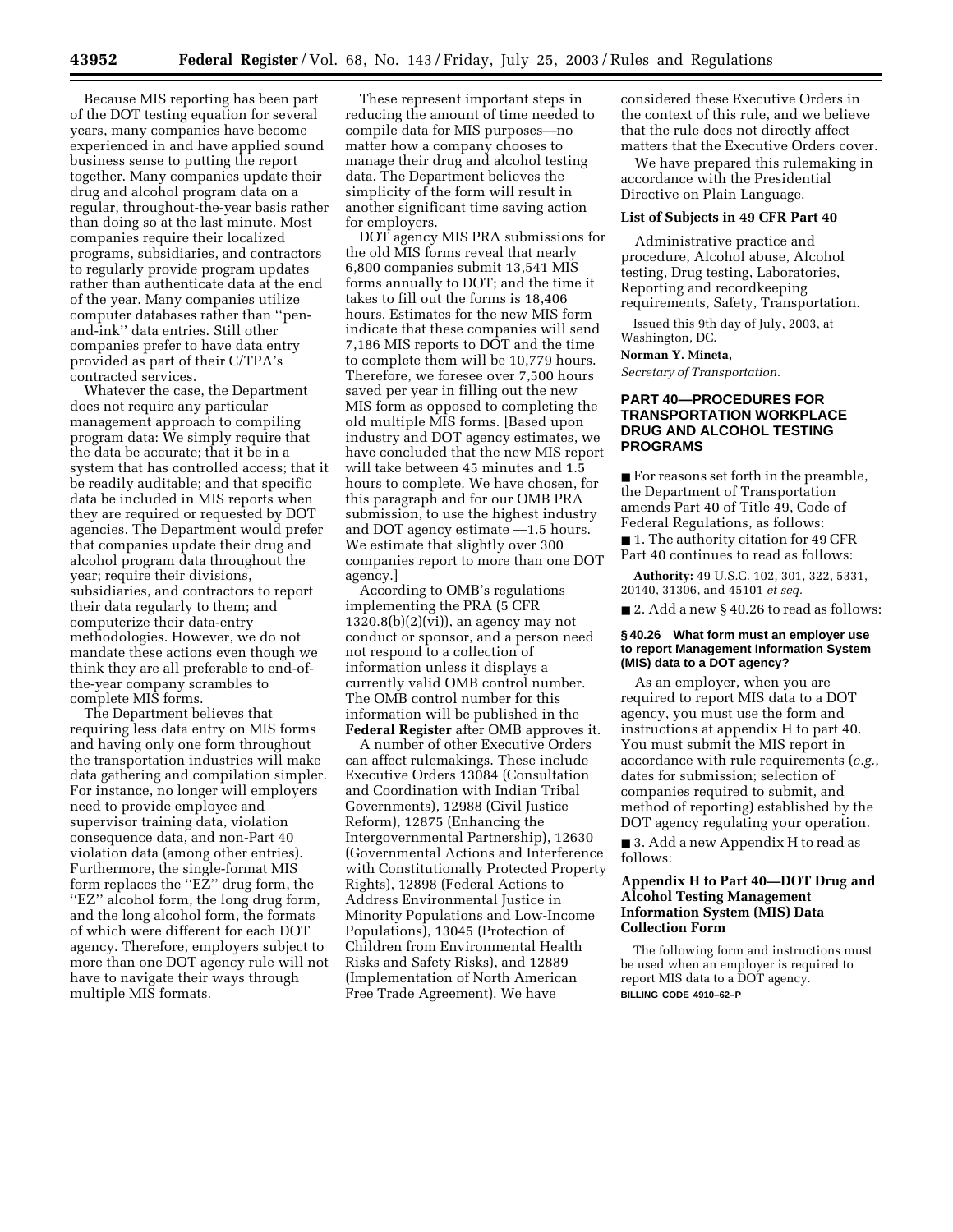| U.S. DEPARTMENT OF TRANSPORTATION DRUG AND ALCOHOL TESTING MIS DATA COLLECTION FORM |
|-------------------------------------------------------------------------------------|
| Colondor Voor Covered by this Donorty                                               |

| I. Employer:                                                                                                                                                                                                                                                                                                                                                                          | Company Name:                                                                                                                                                                       |                                                                                                                                      |                                                                                                                                                                                                                                |                |                                                         |                                                                                                                                                                                                                                           |                                                    | Calendar Year Covered by this Report:                |                   |                                  |                                                                                                              |                                                                                                                                                                                                                                                                                                                                                                    |                                          |                                               |                                       |             |                                |         |                   |
|---------------------------------------------------------------------------------------------------------------------------------------------------------------------------------------------------------------------------------------------------------------------------------------------------------------------------------------------------------------------------------------|-------------------------------------------------------------------------------------------------------------------------------------------------------------------------------------|--------------------------------------------------------------------------------------------------------------------------------------|--------------------------------------------------------------------------------------------------------------------------------------------------------------------------------------------------------------------------------|----------------|---------------------------------------------------------|-------------------------------------------------------------------------------------------------------------------------------------------------------------------------------------------------------------------------------------------|----------------------------------------------------|------------------------------------------------------|-------------------|----------------------------------|--------------------------------------------------------------------------------------------------------------|--------------------------------------------------------------------------------------------------------------------------------------------------------------------------------------------------------------------------------------------------------------------------------------------------------------------------------------------------------------------|------------------------------------------|-----------------------------------------------|---------------------------------------|-------------|--------------------------------|---------|-------------------|
|                                                                                                                                                                                                                                                                                                                                                                                       |                                                                                                                                                                                     |                                                                                                                                      |                                                                                                                                                                                                                                |                |                                                         |                                                                                                                                                                                                                                           |                                                    |                                                      |                   |                                  |                                                                                                              |                                                                                                                                                                                                                                                                                                                                                                    |                                          |                                               |                                       |             |                                |         |                   |
| Address:                                                                                                                                                                                                                                                                                                                                                                              |                                                                                                                                                                                     |                                                                                                                                      |                                                                                                                                                                                                                                |                |                                                         | <u>E-mail:</u> E-mail: <u>Communication of the communication of the communication of the communication of the communication of the communication of the communication of the communication of the communication of the communication </u> |                                                    |                                                      |                   |                                  |                                                                                                              |                                                                                                                                                                                                                                                                                                                                                                    |                                          |                                               |                                       |             |                                |         |                   |
|                                                                                                                                                                                                                                                                                                                                                                                       |                                                                                                                                                                                     |                                                                                                                                      |                                                                                                                                                                                                                                |                |                                                         |                                                                                                                                                                                                                                           |                                                    |                                                      |                   |                                  |                                                                                                              |                                                                                                                                                                                                                                                                                                                                                                    |                                          |                                               |                                       |             |                                |         |                   |
|                                                                                                                                                                                                                                                                                                                                                                                       |                                                                                                                                                                                     |                                                                                                                                      | Telephone: (1) and the contract of the contract of the contract of the contract of the contract of the contract of the contract of the contract of the contract of the contract of the contract of the contract of the contrac |                |                                                         |                                                                                                                                                                                                                                           |                                                    |                                                      |                   |                                  |                                                                                                              |                                                                                                                                                                                                                                                                                                                                                                    |                                          |                                               |                                       |             |                                |         |                   |
|                                                                                                                                                                                                                                                                                                                                                                                       |                                                                                                                                                                                     |                                                                                                                                      |                                                                                                                                                                                                                                |                |                                                         |                                                                                                                                                                                                                                           |                                                    |                                                      |                   |                                  |                                                                                                              |                                                                                                                                                                                                                                                                                                                                                                    |                                          |                                               |                                       |             |                                |         |                   |
| Check the DOT agency for which you are reporting MIS data; and complete the information on that same line as appropriate:<br>___ FRA - Railroad: Total Number of observed/documented Part 219 "Rule G" Observations for covered employees: __________<br>$\_$ FTA $-$ Transit<br>II. Covered Employees: (A) Enter Total Number Safety-Sensitive Employees In All Employee Categories: | C/TPA Name and Telephone (if applicable): _____<br>__ RSPA - Pipeline: (Check) Gas Gathering Gas Transmission Gas Distribution Transport Hazardous Liquids Transport Carbon Dioxide |                                                                                                                                      |                                                                                                                                                                                                                                |                |                                                         |                                                                                                                                                                                                                                           |                                                    |                                                      |                   |                                  |                                                                                                              | $\begin{picture}(150,10) \put(0,0){\vector(1,0){100}} \put(15,0){\vector(1,0){100}} \put(15,0){\vector(1,0){100}} \put(15,0){\vector(1,0){100}} \put(15,0){\vector(1,0){100}} \put(15,0){\vector(1,0){100}} \put(15,0){\vector(1,0){100}} \put(15,0){\vector(1,0){100}} \put(15,0){\vector(1,0){100}} \put(15,0){\vector(1,0){100}} \put(15,0){\vector(1,0){100}}$ |                                          |                                               |                                       |             |                                |         |                   |
| (B) Enter Total Number of Employee Categories:                                                                                                                                                                                                                                                                                                                                        |                                                                                                                                                                                     |                                                                                                                                      |                                                                                                                                                                                                                                |                |                                                         |                                                                                                                                                                                                                                           |                                                    |                                                      |                   |                                  |                                                                                                              |                                                                                                                                                                                                                                                                                                                                                                    |                                          |                                               |                                       |             |                                |         |                   |
| (C)                                                                                                                                                                                                                                                                                                                                                                                   | <b>Employee Category</b>                                                                                                                                                            |                                                                                                                                      |                                                                                                                                                                                                                                |                |                                                         |                                                                                                                                                                                                                                           |                                                    | <b>Total Number of Employees</b><br>in this Category |                   |                                  |                                                                                                              | If you have multiple employee categories, complete Sections I<br>and $\Pi(A) \& B$ . Take that filled-in form and make one copy                                                                                                                                                                                                                                    |                                          |                                               |                                       |             |                                |         |                   |
|                                                                                                                                                                                                                                                                                                                                                                                       |                                                                                                                                                                                     |                                                                                                                                      |                                                                                                                                                                                                                                |                |                                                         |                                                                                                                                                                                                                                           |                                                    |                                                      |                   |                                  | for each employee category and complete Sections II (C), III,<br>and IV for each separate employee category. |                                                                                                                                                                                                                                                                                                                                                                    |                                          |                                               |                                       |             |                                |         |                   |
| <b>III.</b> Drug Testing Data:                                                                                                                                                                                                                                                                                                                                                        |                                                                                                                                                                                     | $\mathbf{1}$                                                                                                                         |                                                                                                                                                                                                                                | $\overline{c}$ | 3                                                       |                                                                                                                                                                                                                                           | 4                                                  | 5                                                    | 6                 |                                  | 7                                                                                                            | 8                                                                                                                                                                                                                                                                                                                                                                  | 9                                        | 10                                            | 11                                    |             | 12                             |         | 13                |
|                                                                                                                                                                                                                                                                                                                                                                                       |                                                                                                                                                                                     |                                                                                                                                      |                                                                                                                                                                                                                                |                |                                                         |                                                                                                                                                                                                                                           |                                                    |                                                      |                   |                                  |                                                                                                              |                                                                                                                                                                                                                                                                                                                                                                    |                                          |                                               | <b>Refusal Results</b>                |             |                                |         |                   |
| Type of Test                                                                                                                                                                                                                                                                                                                                                                          |                                                                                                                                                                                     | Results [Should equal<br>the sum of Columns 2,<br>Total Number Of Test<br>9, 10, 11, and 12]<br>Verified Negative<br>Results         |                                                                                                                                                                                                                                |                | Verified Positive<br>Results ~ For One Or<br>More Drugs |                                                                                                                                                                                                                                           | Positive For<br>Marijuana                          | Positive For<br>Cocaine                              | Positive For<br>Ê |                                  | Positive For<br>Opiates                                                                                      | Amphetamines<br>Positive For                                                                                                                                                                                                                                                                                                                                       | Adulterated                              | Substituted                                   | With No Medical<br>"Shy Bladder"      | Explanation | Other Refusals To<br>Submit To | Testing | Cancelled Results |
| Pre-Employment                                                                                                                                                                                                                                                                                                                                                                        |                                                                                                                                                                                     |                                                                                                                                      |                                                                                                                                                                                                                                |                |                                                         |                                                                                                                                                                                                                                           |                                                    |                                                      |                   |                                  |                                                                                                              |                                                                                                                                                                                                                                                                                                                                                                    |                                          |                                               |                                       |             |                                |         |                   |
| Random                                                                                                                                                                                                                                                                                                                                                                                |                                                                                                                                                                                     |                                                                                                                                      |                                                                                                                                                                                                                                |                |                                                         |                                                                                                                                                                                                                                           |                                                    |                                                      |                   |                                  |                                                                                                              |                                                                                                                                                                                                                                                                                                                                                                    |                                          |                                               |                                       |             |                                |         |                   |
|                                                                                                                                                                                                                                                                                                                                                                                       |                                                                                                                                                                                     |                                                                                                                                      |                                                                                                                                                                                                                                |                |                                                         |                                                                                                                                                                                                                                           |                                                    |                                                      |                   |                                  |                                                                                                              |                                                                                                                                                                                                                                                                                                                                                                    |                                          |                                               |                                       |             |                                |         |                   |
| Post-Accident                                                                                                                                                                                                                                                                                                                                                                         |                                                                                                                                                                                     |                                                                                                                                      |                                                                                                                                                                                                                                |                |                                                         |                                                                                                                                                                                                                                           |                                                    |                                                      |                   |                                  |                                                                                                              |                                                                                                                                                                                                                                                                                                                                                                    |                                          |                                               |                                       |             |                                |         |                   |
| Reasonable Susp./Cause                                                                                                                                                                                                                                                                                                                                                                |                                                                                                                                                                                     |                                                                                                                                      |                                                                                                                                                                                                                                |                |                                                         |                                                                                                                                                                                                                                           |                                                    |                                                      |                   |                                  |                                                                                                              |                                                                                                                                                                                                                                                                                                                                                                    |                                          |                                               |                                       |             |                                |         |                   |
| Return-to-Duty                                                                                                                                                                                                                                                                                                                                                                        |                                                                                                                                                                                     |                                                                                                                                      |                                                                                                                                                                                                                                |                |                                                         |                                                                                                                                                                                                                                           |                                                    |                                                      |                   |                                  |                                                                                                              |                                                                                                                                                                                                                                                                                                                                                                    |                                          |                                               |                                       |             |                                |         |                   |
| Follow-Up                                                                                                                                                                                                                                                                                                                                                                             |                                                                                                                                                                                     |                                                                                                                                      |                                                                                                                                                                                                                                |                |                                                         |                                                                                                                                                                                                                                           |                                                    |                                                      |                   |                                  |                                                                                                              |                                                                                                                                                                                                                                                                                                                                                                    |                                          |                                               |                                       |             |                                |         |                   |
| <b>TOTAL</b>                                                                                                                                                                                                                                                                                                                                                                          |                                                                                                                                                                                     |                                                                                                                                      |                                                                                                                                                                                                                                |                |                                                         |                                                                                                                                                                                                                                           |                                                    |                                                      |                   |                                  |                                                                                                              |                                                                                                                                                                                                                                                                                                                                                                    |                                          |                                               |                                       |             |                                |         |                   |
| <b>IV.</b> Alcohol Testing Data:                                                                                                                                                                                                                                                                                                                                                      |                                                                                                                                                                                     |                                                                                                                                      |                                                                                                                                                                                                                                | $\mathbf{1}$   |                                                         | $\mathbf{2}$                                                                                                                                                                                                                              |                                                    | 3                                                    |                   |                                  | $\overline{4}$                                                                                               | 5                                                                                                                                                                                                                                                                                                                                                                  | 6                                        |                                               | 7                                     | 8           |                                | 9       |                   |
|                                                                                                                                                                                                                                                                                                                                                                                       | Type of Test<br>Pre-Employment                                                                                                                                                      | equal<br>lumns<br>ð<br>$\overline{a}$<br>Screening Test<br>Total Number<br>Results [Shoul<br>the sum of Colu<br>$2, 3, 7,$ and $8$ ] |                                                                                                                                                                                                                                |                | Screening Tests With<br>Results Below 0.02              |                                                                                                                                                                                                                                           | Screening Tests With<br>Results 0.02 Or<br>Greater |                                                      | Number Of         | Tests<br>Confirmation<br>Results |                                                                                                              | $\alpha$<br><b>Tests</b><br>With Results 0<br>Confirmation                                                                                                                                                                                                                                                                                                         | "Shy Lung" ~<br>With No Medic<br>Greater | <b>Refusal Results</b><br>त्नु<br>Explanation | <b>Other Refusals</b><br>To Submit To | Testing     | ults<br>Cancelled Res          |         |                   |
| Random                                                                                                                                                                                                                                                                                                                                                                                |                                                                                                                                                                                     |                                                                                                                                      |                                                                                                                                                                                                                                |                |                                                         |                                                                                                                                                                                                                                           |                                                    |                                                      |                   |                                  |                                                                                                              |                                                                                                                                                                                                                                                                                                                                                                    |                                          |                                               |                                       |             |                                |         |                   |
|                                                                                                                                                                                                                                                                                                                                                                                       | Post-Accident                                                                                                                                                                       |                                                                                                                                      |                                                                                                                                                                                                                                |                |                                                         |                                                                                                                                                                                                                                           |                                                    |                                                      |                   |                                  |                                                                                                              |                                                                                                                                                                                                                                                                                                                                                                    |                                          |                                               |                                       |             |                                |         |                   |
| Reasonable Susp./Cause<br>Return-to-Duty                                                                                                                                                                                                                                                                                                                                              |                                                                                                                                                                                     |                                                                                                                                      |                                                                                                                                                                                                                                |                |                                                         |                                                                                                                                                                                                                                           |                                                    |                                                      |                   |                                  |                                                                                                              |                                                                                                                                                                                                                                                                                                                                                                    |                                          |                                               |                                       |             |                                |         |                   |
|                                                                                                                                                                                                                                                                                                                                                                                       |                                                                                                                                                                                     |                                                                                                                                      |                                                                                                                                                                                                                                |                |                                                         |                                                                                                                                                                                                                                           |                                                    |                                                      |                   |                                  |                                                                                                              |                                                                                                                                                                                                                                                                                                                                                                    |                                          |                                               |                                       |             |                                |         |                   |
|                                                                                                                                                                                                                                                                                                                                                                                       | Follow-Up                                                                                                                                                                           |                                                                                                                                      |                                                                                                                                                                                                                                |                |                                                         |                                                                                                                                                                                                                                           |                                                    |                                                      |                   |                                  |                                                                                                              |                                                                                                                                                                                                                                                                                                                                                                    |                                          |                                               |                                       |             |                                |         |                   |
| TOTAL                                                                                                                                                                                                                                                                                                                                                                                 |                                                                                                                                                                                     |                                                                                                                                      |                                                                                                                                                                                                                                |                |                                                         |                                                                                                                                                                                                                                           |                                                    |                                                      |                   |                                  |                                                                                                              |                                                                                                                                                                                                                                                                                                                                                                    |                                          |                                               |                                       |             |                                |         |                   |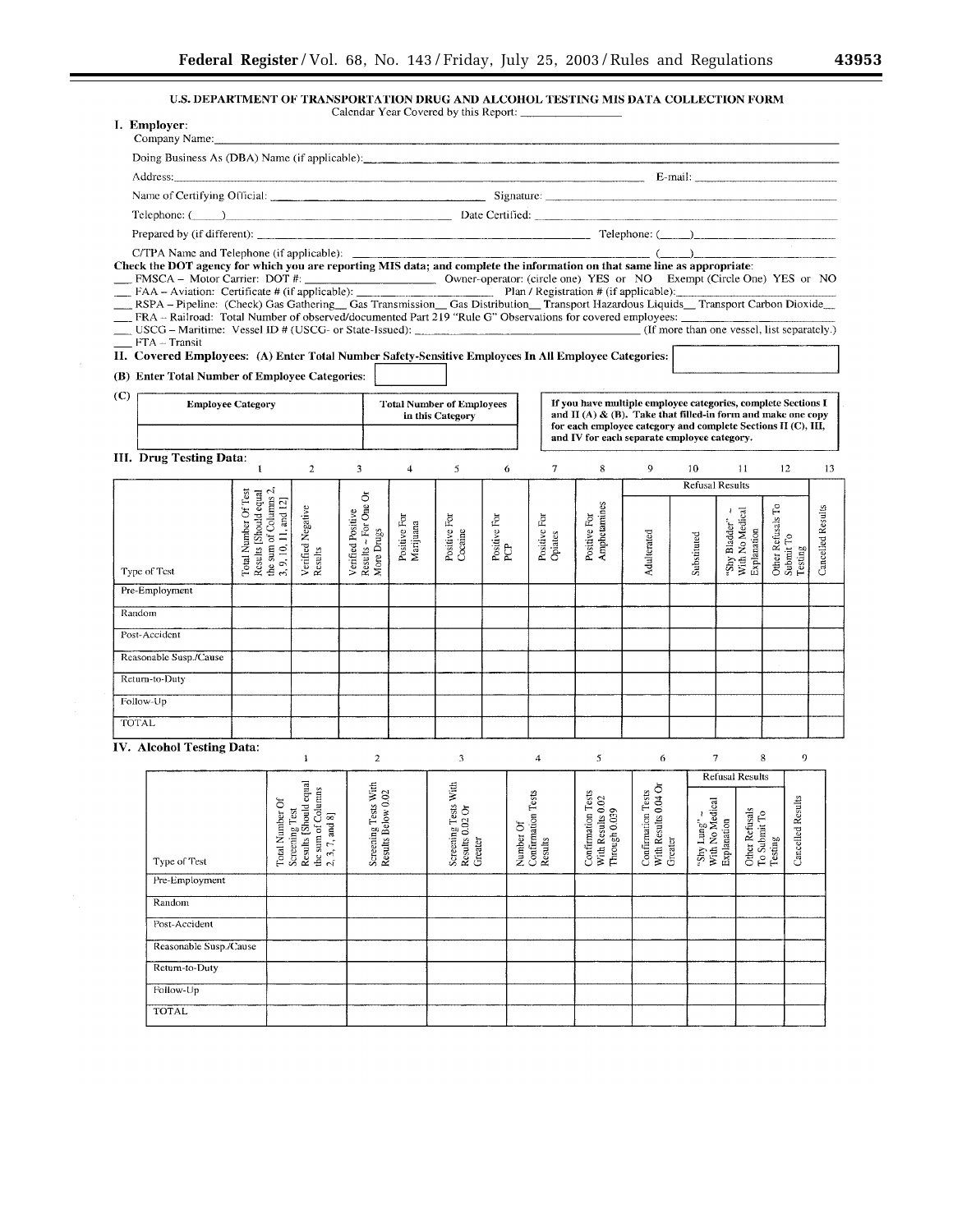# PAPERWORK REDUCTION ACT NOTICE (as required by 5 CFR 1320.21)

According to the Paperwork Reduction Act of 1995, no persons are required to respond to a collection of information unless it displays a valid OMB control number. The valid OMB control number for this information collection is 2105-0529. The Department of Transportation estimates that the average burden for this report form is 1.5 hours. You may send comments regarding this burden estimate or any suggestions for reducing the burden to: U.S. Department of Transportation, Office of Drug and Alcohol Policy and Compliance, Room 10403, 400 Seventh Street, SW, Washington, D.C. 20590; OR Office of Management and Budget, Paperwork Reduction Project, 725 Seventeenth Street, NW, Washington, D.C. 20503.

Title 18, USC Section 1001, makes it a criminal offense subject to a maximum fine of \$10,000, or imprisonment for not more than 5 years, or both, to knowingly and willfully make or cause to be made any false or fraudulent statements of representations in any matter within the jurisdiction of any agency of the United States.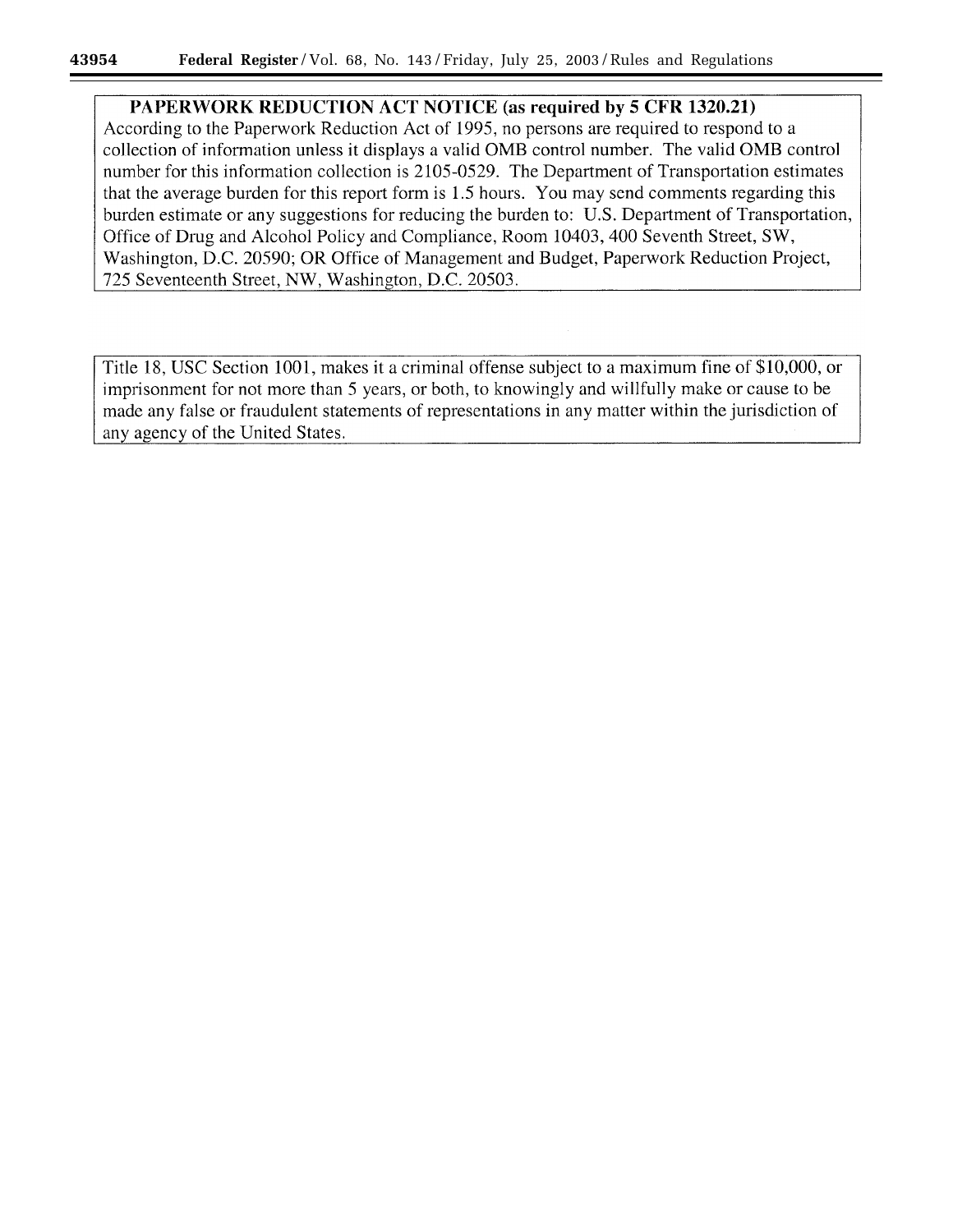# **U.S. DEPARTMENT OF TRANSPORTATION** DRUG AND ALCOHOL TESTING MIS DATA COLLECTION FORM **INSTRUCTION SHEET**

This Management Information System (MIS) form is made-up of four sections: employer information; covered employees (i.e., employees performing DOT regulated safety-sensitive duties) information; drug testing data; and alcohol testing data. The employer information needs only to be provided once per submission. However, you must submit a separate page of data for each employee category for which you report testing data. If you are preparing reports for more than one DOT agency then you must submit DOT agency-specific forms.

Please type or print entries legibly in black ink.

 $TIP \sim$  Read the entire instructions before starting. Please note that USCG-regulated employers do not report alcohol test results on the MIS form.

**Calendar Year Covered by this Report:** Enter the appropriate year.

# **Section I. Employer**

1. Enter your company's name, to include when applicable, your "doing business as" name; current address, city, state, and zip code; and an e-mail address, if available.

2. Enter the printed name, signature, and complete telephone number of the company official certifying the accuracy of the report and the date that person certified the report as complete. 3. If someone other than the certifying official completed the MIS form, enter that person's name and phone number on the appropriate lines provided.

4. If a Consortium/Third Party Administrator (C/TPA) performs administrative services for your drug and alcohol program operation, enter its name and phone number on the appropriate lines provided.

5. DOT Agency Information: Check the box next to the DOT agency for which you are completing this MIS form. Again, if you are submitting to multiple DOT agencies, you must use separate forms for each DOT agency.

a. If you are completing the form for FMCSA, enter your FMCSA DOT Number, as appropriate. In addition, you must indicate whether you are an owner-operator (i.e., an employer who employs only himself or herself as a driver) and whether you are exempt from providing MIS data. Exemptions are noted in the FMCSA regulation at 382.103(d).

b. If you are completing the form for FAA, enter your FAA Certificate Number and FAA Antidrug Plan / Registration Number, when applicable.

c. If you are completing the form for RSPA, check the additional box(s) indicating your type of operation.

d. If you are completing the form for FRA, enter the number of observed/documented Part 219 "Rule G" Observations for covered employees.

e. If you are submitting the form for USCG, enter the vessel ID number. If there is more than one number, enter the numbers separately.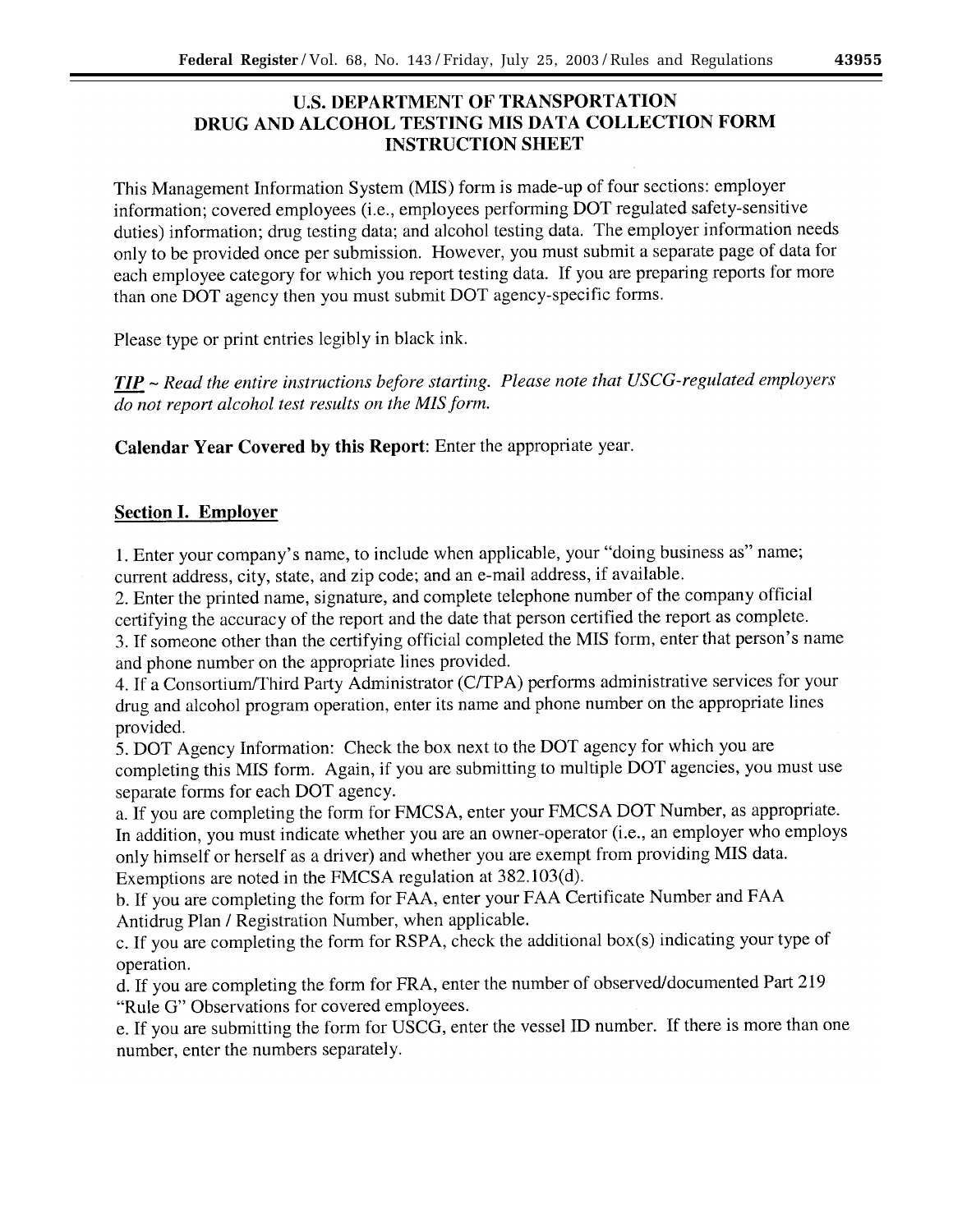# **Section II. Covered Employees**

1. In Box II-A, enter the total number of covered employees (i.e., employees performing DOT regulated safety-sensitive duties) who work for your company. Then enter, in Box II-B, the total number of employee categories that number represents. If you have employees, some of whom perform duties under one DOT agency and others of whom perform duties under another DOT agency, enter only the number of those employees performing duties under the DOT agency for whom you are submitting the form. If you have covered employees who perform multi-DOT agency functions (e.g., an employee drives a commercial motor vehicle and performs pipeline maintenance duties for you), count the employee only on the MIS report for the DOT agency regulating more than 50 percent of the employee's safety sensitive function.

[Example: If you are submitting the information for the FRA and you have 2000 covered employees performing duties in all FRA-covered service categories – you would enter "2000" in the first box (II-A) and "5" in the second box (II-B), because FRA has five safety-sensitive employee categories and you have employees in all of these groups. If you have 1000 employees performing safety-sensitive duties in three FRA-covered service categories (e.g., engine service, train service, and dispatcher/operation), you would enter "1000" in the first box (II-A) and "3" in the second box  $(II-B).$ 

 $TIP \sim To$  calculate the total number of covered employees, add the total number of covered employees eligible for testing during each random testing selection period for the year and divide that total by the number of random testing periods. (However, no company will need to factor the average number of employees more often than once per month). For instance, a company conducting random testing quarterly needs to add the total of covered employees they had in the random pool when each selection was made; then divide this number by 4 to obtain the yearly average number of covered employees. It is extremely important that you place all eligible employees into these random pools. [As an example, if Company A had 1500 employees in the first quarter random pool, 2250 in the second quarter, 2750 in the third quarter; and 1500 in the fourth quarter;  $1500 + 2250 + 2750 + 1500 = 8000$ ;  $8000 / 4 = 2000$ ; the total number of covered employees for the year would be reported as, "2000".

If you conduct random selections more often than once per month (e.g., you select daily, weekly, bi-weekly), you do not need to compute this total number of covered employees rate more than on a once per month basis. Therefore, employers need not compute the covered employees rate more than 12 times per year.]

2. If you are reporting multiple employee categories, enter the specific employee category in box II-C; and provide the number of employees performing safety-sensitive duties in that specific category.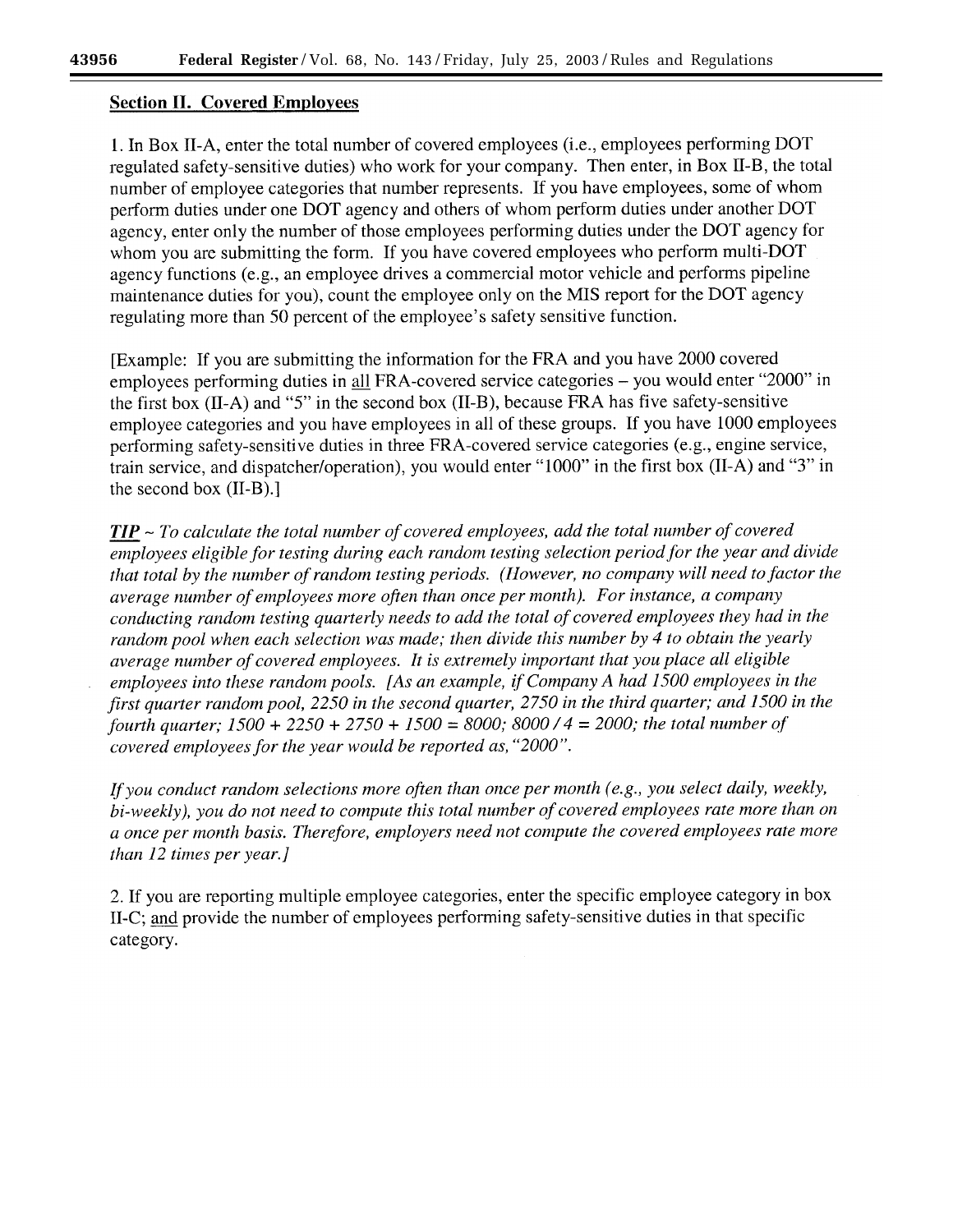[Example: You are submitting data to the FTA and you have 2000 covered employees. You have 1750 personnel performing revenue vehicle operation and the remaining 250 are performing revenue vehicle and equipment maintenance. When you provide vehicle operation information, you would enter "Revenue Vehicle Operation" in the first II-C box and "1750" in the second II-C box. When you provide data on the maintenance personnel, you would enter "Revenue Vehicle" and Equipment Maintenance" in the first II-C box and "250" in the second II-C box.]

**TIP**  $\sim$  A separate form for each employee category must be submitted. You may do this by filling out a single MIS form through Section II-B and then make one copy for each additional employee category you are reporting. [For instance, if you are submitting the MIS form for the FMCSA, you need only submit one form for all FMCSA covered employees working for you - your only category of employees is "driver." If you are reporting testing data to the FAA and you employ only flight crewmembers, flight attendants, and aircraft maintenance workers, you need to complete one form each for category - three forms in all. If you are reporting to FAA and have all FAA categories of covered employees, you must submit eight forms.]

Here is a full listing of covered-employee categories:

# **FMCSA** (one category): Driver

**FAA** (eight categories): Flight Crewmember; Flight Attendant; Flight Instructor; Aircraft Dispatcher; Aircraft Maintenance; Ground Security Coordinator; Aviation Screener; Air Traffic Controller

**RSPA** (one category): Operation/Maintenance/Emergency Response

FRA (five categories): Engine Service; Train Service; Dispatcher/Operation; Signal Service; Other [Includes yardmasters, hostlers (non-engineer craft), bridge tenders; switch tenders, and other miscellaneous employees performing 49 CFR 228.5 (c) defined covered service.] **USCG** (one category): Crewmember

FTA (five categories): Revenue Vehicle Operation; Revenue Vehicle and Equipment Maintenance; Revenue Vehicle Control/Dispatch; CDL/Non-Revenue Vehicle; Armed Security Personnel

# **Section III. Drug Testing Data**

This section summarizes the drug testing results for all covered employees (to include applicants). The table in this section requires drug test data by test type and by result. The categories of test types are: Pre-Employment; Random; Post-Accident; Reasonable Suspicion / Reasonable Cause; Return-to-Duty, and Follow-Up.

The categories of type of results are: Total Number of Test Results [excluding cancelled tests and blind specimens]; Verified Negative; Verified Positive; Positive for Marijuana; Positive for Cocaine; Positive for PCP; Positive for Opiates; Positive for Amphetamines; Refusals due to Adulterated, Substituted, "Shy Bladder" with No Medical Explanation, and Other Refusals to Submit to Testing; and Cancelled Results.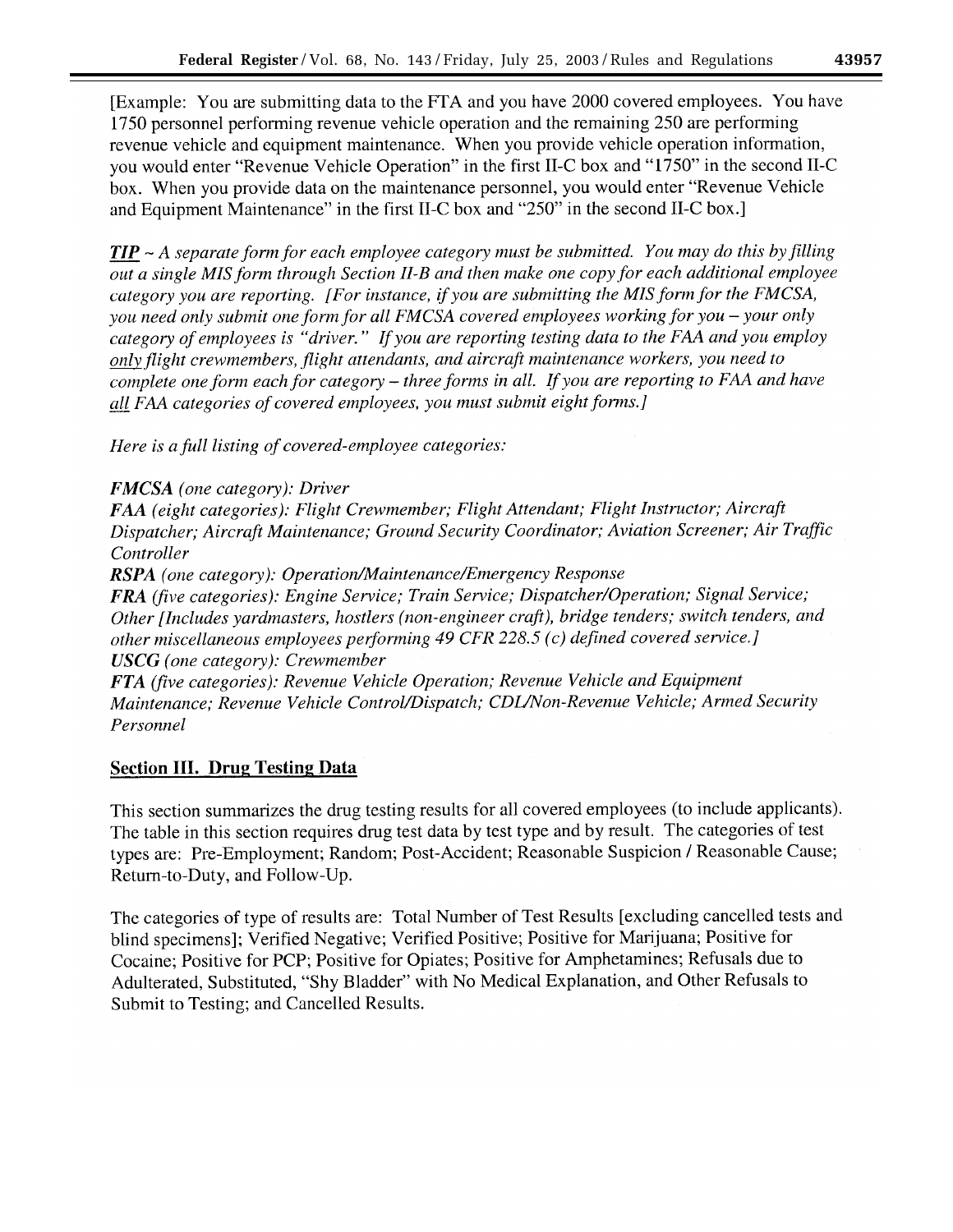$TIP \sim Do$  not enter data on blind specimens submitted to laboratories. Be sure to enter all preemployment testing data regardless of whether an applicant was hired or not. You do not need to separate reasonable suspicion and reasonable cause drug testing data on the MIS form. [Therefore, if you conducted only reasonable suspicion drug testing (i.e., FMCSA and FTA), enter that data; if you conducted only reasonable cause drug testing (i.e., FAA, RSPA, and USCG); or if you conducted both under FRA drug testing rules, simply enter the data with no differentiation.] For USCG, enter any "Serious Marine Incident" testing in the Post-Accident row. For FRA, do not enter post accident data (the FRA does not collect this data on the MIS form). Finally, you may leave blank any row or column in which there were no results, or you may enter "0" (zero) instead. Please note that cancelled tests are not included in the "total number of test results" column.

Section III, Column 1. Total Number of Test Results ~ This column requires a count of the total number of test results in each testing category during the entire reporting year. Count the number of test results as the number of testing events resulting in negative, positive, and refusal results. Do not count cancelled tests and blind specimens in this total.

[Example: A company that conducted fifty pre-employment tests would enter "50" on the Pre-Employment row. If it conducted one hundred random tests, "100' would be entered on the Random row. If that company did no post-accident, reasonable suspicion, reasonable cause, return-to-duty, or follow-up tests, those categories will be left blank or zeros entered.]

Section III, Column 2. Verified Negative Results ~ This column requires a count of the number of tests in each testing category that the Medical Review Officer (MRO) reported as negative. Do not count a negative-dilute result if, subsequently, the employee underwent a second collection; the second test is the test of record.

[Example: If forty-seven of the company's fifty pre-employment tests were reported negative, "47" would be entered in Column 2 on the Pre-Employment row. If ninety of the company's one hundred random test results were reported negative, "90" would be entered in Column 2 on the Random row. Because the company did no other testing, those other categories would be left blank or zeros entered.]

Section III, Column 3. Verified Positive Results ~ For One Or More Drugs ~ This column requires a count of the number of tests in each testing category that the MRO reported as positive for one or more drugs. When the MRO reports a test positive for two drugs, it would count as one positive test.

[Example: If one of the fifty pre-employment tests was positive for two drugs, "1" would be entered in Column 3 on the Pre-Employment row. If four of the company's one hundred random test results were reported positive (three for one drug and one for two drugs), "4" would be entered in Column 3 on the Random row.]

Section III, Columns 4 through 8. Positive (for specific drugs)  $\sim$  These columns require entry of the by-drug data for which specimens were reported positive by the MRO.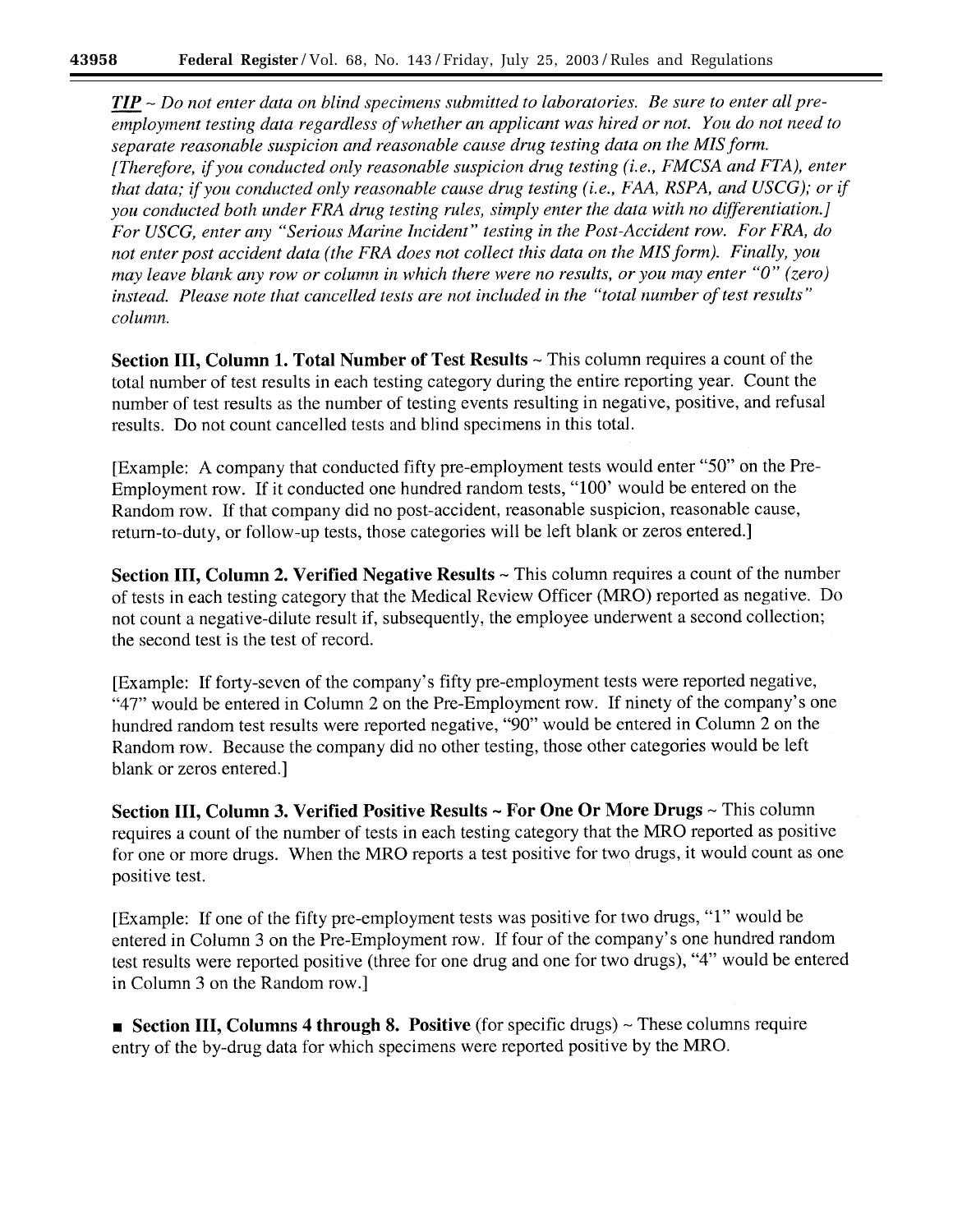[Example: The pre-employment positive test reported by the MRO was positive for marijuana, "I" would be entered in Column 4 on the Pre-Employment row. If three of the four positive results for random testing were reported by the MRO to be positive for marijuana, "3" would be entered in Column 4 on the Random row. If one of the four positive results for random testing was reported positive for both PCP and opiates, "1" would be entered in Column 6 on the Random row and "1" would be entered in Column 7 of the Random row.]

 $TIP \sim$  Column 1 should equal the sum of Columns 2, 3, 9, 10, 11, and 12. Remember you have not counted specimen results that were ultimately cancelled or were from blind specimens. So, Column  $1 = Column 2 + Column 3 + Column 9 + Column 10 + Column 11 + Column 12$ . Certainly, double check your records to determine if your actual results count is reflective of all negative, positive, and refusal counts.

An MRO may report that a specimen is positive for more than one drug. When that happens, to use the company example above (i.e., one random test was positive for both PCP and opiates), the positive results should be recorded in the appropriate columns - PCP and opiates in this case. There is no expectation for Columns 4 through 8 numbers to add up to the numbers in Column 3 when you report multiple positives.

Section III, Columns 9 through 12. Refusal Results ~ The refusal section is divided into four refusal groups – they are: Adulterated; Substituted; "Shy Bladder" ~ With No Medical Explanation; and Other Refusals To Submit to Testing. The MRO reports two of these refusal types – adulterated and substituted specimen results – because of laboratory test findings.

When an individual does not provide enough urine at the collection site, the MRO conducts or causes to have conducted a medical evaluation to determine if there exists a medical reason for the person's inability to provide the appropriate amount of urine. If there is no medical reason to support the inability, the MRO reports the result to the employer as a refusal to test: Refusals of this type are reported in the "Shy Bladder" ~ With No Medical Explanation category.

Finally, additional reasons exist for a test to be considered a refusal. Some examples are: the employee fails to report to the collection site as directed by the employer; the employee leaves the collection site without permission; the employee fails to empty his or her pockets at the collection site; the employee refuses to have a required shy bladder evaluation. Again, these are only four examples: there are more.

**Example 5 Section III, Column 9. Adulterated**  $\sim$  This column requires the count of the number of tests reported by the MRO as refusals because the specimens were adulterated.

[Example: If one of the fifty pre-employment tests was adulterated, "1" would be entered in Column 9 of the Pre-Employment row.]

Section III, Column 10. Substituted  $\sim$  This column requires the count of the number of tests reported by the MRO as refusals because the specimens were substituted.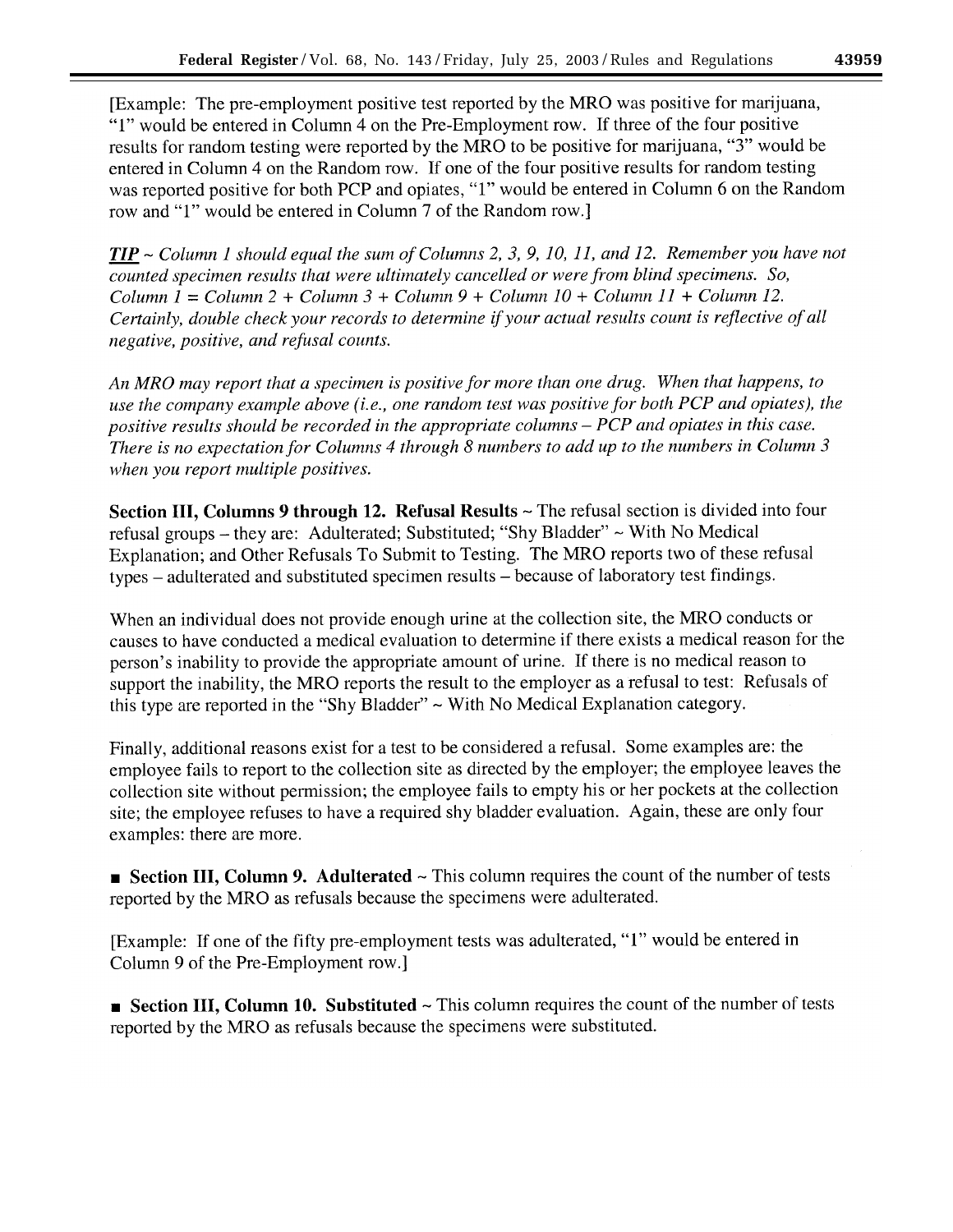[Example: If one of the 100 random tests was substituted, "1" would be entered in Column 10 of the Random row.]

Section III, Column 11. "Shy Bladder" ~ With No Medical Explanation ~ This column requires the count of the number of tests reported by the MRO as being a refusal because there was no legitimate medical reason for an insufficient amount of urine.

[Example: If one of the 100 random tests was a refusal because of shy bladder, "1" would be entered in Column 11 of the Random row.

Section III, Column 12. Other Refusals To Submit To Testing  $\sim$  This column requires the count of refusals other than those already entered in Columns 9 through 11.

[Example: If the company entered "100" as the number of random specimens collected, however it had five employees who refused to be tested without submitting specimens: two did not show up at the collection site as directed; one refused to empty his pockets at the collection site; and two left the collection site rather than submit to a required directly observed collection. Because of these five refusal events, "5" would be entered in Column 11 of the Random row.]

 $TIP \sim$  Even though some testing events result in a refusal in which no urine was collected and sent to the laboratory, a "refusal" is still a final test result. Therefore, your overall numbers for test results (in Column 1) will equal the total number of negative tests (Column 2); positives (Column 3); and refusals (Columns 9, 10, 11, and 12). Do not worry that no urine was processed at the laboratory for some refusals; all refusals are counted as a testing event for MIS purposes and for establishing random rates.

Section III, Column 13. Cancelled Tests ~ This column requires a count of the number of tests in each testing category that the MRO reported as cancelled. You must not count any cancelled tests in Column 1 or in any other column. For instance, you must not count a positive result (in Column 3) if it had ultimately been cancelled for any reason (e.g., specimen was initially reported positive, but the split failed to reconfirm).

[Example: If a pre-employment test was reported cancelled, "1" would be entered in Column 13 on the Pre-Employment row. If three of the company's random test results were reported cancelled, "3" would be entered in Column 13 on the Random row.]

**TOTAL Line.** Columns 1 through  $13 \sim$  This line requires you to add the numbers in each column and provide the totals.

# **Section IV. Alcohol Testing Data**

This section summarizes the alcohol testing conducted for all covered employees (to include applicants). The table in this section requires alcohol test data by test type and by result. The categories of test types are: Pre-Employment; Random; Post-Accident; Reasonable Suspicion / Reasonable Cause; Return-to-Duty, and Follow-Up.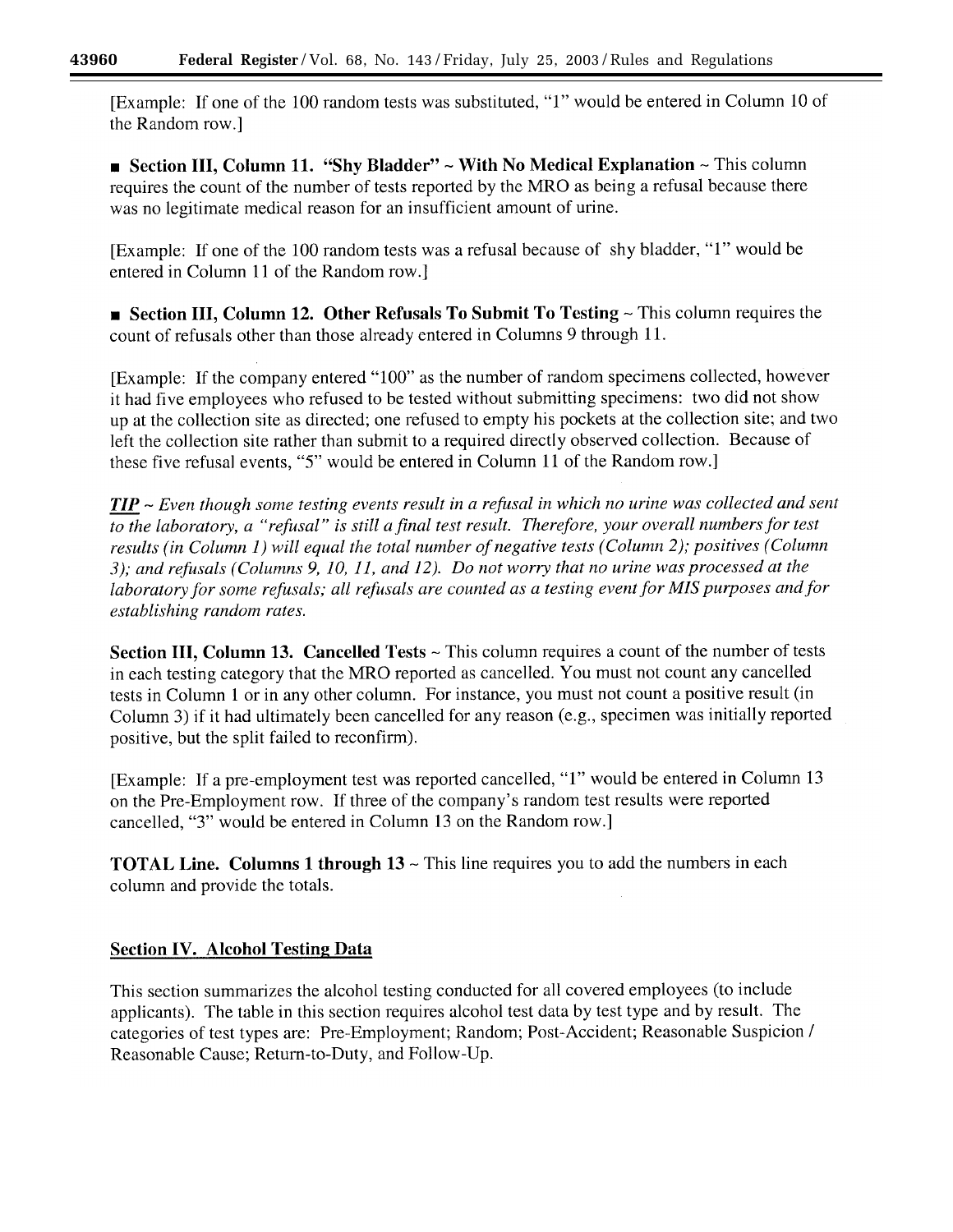The categories of results are: Number of Screening Test Results; Screening Tests with Results Below 0.02; Screening Tests with Results 0.02 Or Greater; Number of Confirmation Test Results; Confirmation Tests with Results 0.02 through 0.039; Confirmation Tests with Results 0.04 Or Greater; Refusals due to "Shy Lung" with No Medical Explanation, and Other Refusals to Submit to Testing; and Cancelled Results.

 $TIP \sim Be$  sure to enter all pre-employment testing data regardless of whether an applicant was hired or not. Of course, for most employers pre-employment alcohol testing is optional, so you may not have conducted this type of testing. You do not need to separate "reasonable suspicion" and "reasonable cause" alcohol testing data on the MIS form. [Therefore, if you conducted only reasonable suspicion alcohol testing (i.e., FMCSA, FAA, FTA, and RSPA), enter that data; if you conducted both reasonable suspicion and reasonable cause alcohol testing (i.e.., FRA), simply enter the data with no differentiation.] RSPA does not authorize "random" testing for alcohol. Finally, you may leave blank any row or column in which there were no results, or you may enter "0" (zero) instead. Please note that USCG-regulated employers do not report alcohol test results on the MIS form: Do not fill-out Section IV if you are a USCG-regulated employer.

Section IV, Column 1. Total Number of Screening Test Results ~ This column requires a count of the total number of screening test results in each testing category during the entire reporting year. Count the number of screening tests as the number of screening test events with final screening results of below 0.02, of 0.02 through 0.039, of 0.04 or greater, and all refusals. Do not count cancelled tests in this total.

[Example: A company that conducted twenty pre-employment tests would enter "20" on the Pre-Employment row. If it conducted fifty random tests, "50' would be entered. If that company did no post-accident, reasonable suspicion, reasonable cause, return-to-duty, or follow-up tests, those categories will be left blank or zeros entered.

Section IV, Column 2. Screening Tests With Results Below  $0.02 \sim$  This column requires a count of the number of tests in each testing category that the BAT or STT reported as being below 0.02 on the screening test.

[Example: If seventeen of the company's twenty pre-employment screening tests were reported as being below 0.02, "17" would be entered in Column 2 on the Pre-Employment row. If forty-four of the company's fifty random screening test results were reported as being below 0.02, "44" would be entered in Column 2 on the Random row. Because the company did no other testing, those other categories would be left blank or zeros entered.

Section IV, Column 3. Screening Tests With Results  $0.02$  Or Greater  $\sim$  This column requires a count of the number of screening tests in each testing category that BAT or STT reported as being 0.02 or greater on the screening test.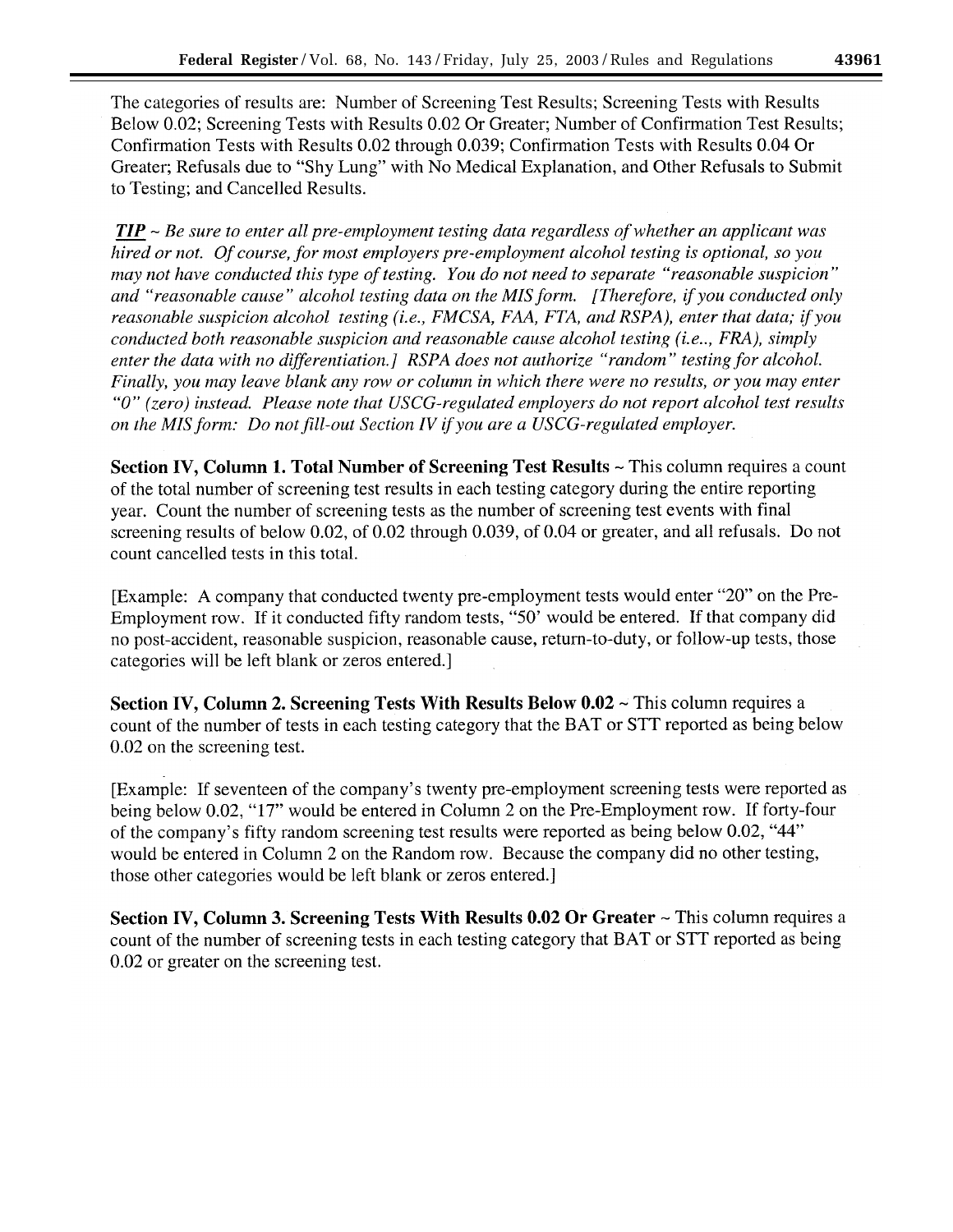[Example: If one of the twenty pre-employment tests was reported as being 0.02 or greater, "1" would be entered in Column 3 on the Pre-Employment row. If four of the company's fifty random test results were reported as being 0.02 or greater, "4" would be entered in Column 3 on the Random row.1

**Section IV, Column 4. Number of Confirmation Test Results**  $\sim$  **This column requires entry of** the number of confirmation tests that were conducted by a BAT as a result of the screening tests that were found to be  $0.02$  or greater. In effect, all screening tests of  $0.02$  or greater should have resulted in confirmation tests. Ideally the number of tests in Column 3 and Column 4 should be the same. However, we know that this required confirmation test sometimes does not occur. In any case, the number of confirmation tests that were actually performed should be entered in Column 4.

[Example: If the one pre-employment screening test reported as 0.02 or greater had a subsequent confirmation test performed by a BAT, "1" would be entered in Column 4 on the Pre-Employment row. If three of the four random screening tests that were found to be 0.02 or greater had a subsequent confirmation test performed by a BAT, "3" would be entered in Column 4 on the Random row.]

Section IV, Column 5. Confirmation Tests With Results 0.02 Through  $0.039 \sim$  This column requires entry of the number of confirmation tests that were conducted by a BAT that led to results that were 0.02 through 0.039.

[Example: If the one pre-employment confirmation test yielded a result of 0.042, Column 5 of the Pre-Employment row would be left blank or zeros entered. If two of the random confirmation tests yielded results of 0.03 and 0.032, "2" would be entered in Column 5 of the Random row.]

Section IV, Column 6. Confirmation Tests With Results 0.04 Or Greater ~ This column requires entry of the number of confirmation tests that were conducted by a BAT that led to results that were 0.04 or greater.

[Example: Because the one pre-employment confirmation test yielded a result of 0.042, "1" would be entered in Column 6 of the Pre-Employment row. If one of the random confirmation tests yielded a result of 0.04, "1" would be entered in Column 6 of the Random row.]

 $TIP \sim$  Column 1 should equal the sum of Columns 2, 3, 7, and 8. The number of screening tests results should reflect the number of screening tests you have no matter the result (below 0.02 or at or above 0.02, plus refusals to test), unless of course, the tests were ultimately cancelled. So, Column  $1 = Column\ 2 + Column\ 3 + Column\ 7 + Column\ 8$ . Certainly, double check your records to determine if your actual screening results count is reflective of all these counts.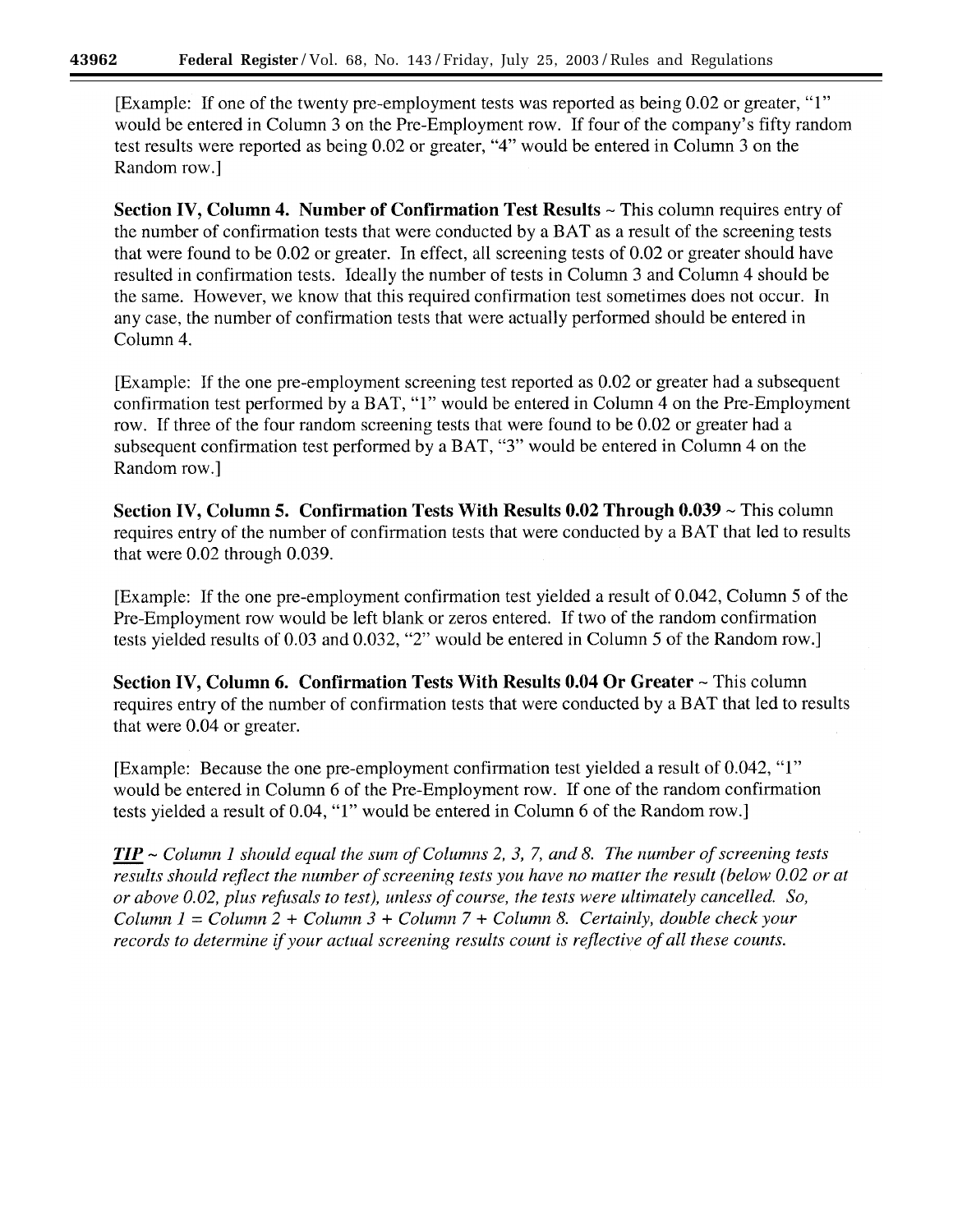There is no need to record MIS confirmation tests results below 0.02: That is why we have no column for it on the form. [If the random test that screened 0.02 went to a confirmation test, and that confirmation test yielded a result below 0.02, there is no place for that confirmed result to be entered.] We assume that if a confirmation test was completed but not listed in either Column 5 or Column 6, the result was below 0.02. In addition, if the confirmation test ended up being cancelled, it should not have been included in Columns 1, 3, or 4 in the first place.

**Section IV, Columns 7 and 8. Refusal Results**  $\sim$  The refusal section is divided into two refusal groups – they are: Shy Lung ~ With No Medical Explanation; and Other Refusals To Submit to Testing. When an individual does not provide enough breath at the test site, the company requires the employee to have a medical evaluation to determine if there exists a medical reason for the person's inability to provide the appropriate amount of breath. If there is no medical reason to support the inability as reported by the examining physician, the employer calls the result a refusal to test: Refusals of this type are reported in the "Shy Lung  $\sim$  With No Medical Explanation" category.

Finally, additional reasons exist for a test to be considered a refusal. Some examples are: the employee fails to report to the test site as directed by the employer; the employee leaves the test site without permission; the employee fails to sign the certification at Step 2 of the ATF; the employee refuses to have a required shy lung evaluation. Again, these are only four examples; there are more.

Section IV, Column 7. "Shy Lung" ~ With No Medical Explanation ~ This column requires the count of the number of tests in which there is no medical reason to support the employee's inability to provide an adequate breath as reported by the examining physician; subsequently, the employer called the result a refusal to test.

[Example: If one of the 50 random tests was a refusal because of shy lung, "1" would be entered in Column 7 of the Random row.]

Section IV, Column 8. Other Refusals To Submit To Testing ~ This column requires the count of refusals other than those already entered in Columns 7.

[Example: The company entered "50" as the number of random specimens collected, however it had one employee who did not show up at the testing site as directed. Because of this one refusal event, "1" would be entered in Column 8 of the Random row.]

 $TIP \sim$  Even though some testing events result in a refusal in which no breath (or saliva) was tested, there is an expectation that your overall numbers for screening tests (in Column 1) will equal the total number of screening tests with results below 0.02 (Column 2); screening tests with results 0.02 or greater (Column 3); and refusals (Columns 7 and 8). Do not worry that no breath (or saliva) was tested for some refusals; all refusals are counted as a screening test event for MIS purposes and for establishing random rates.